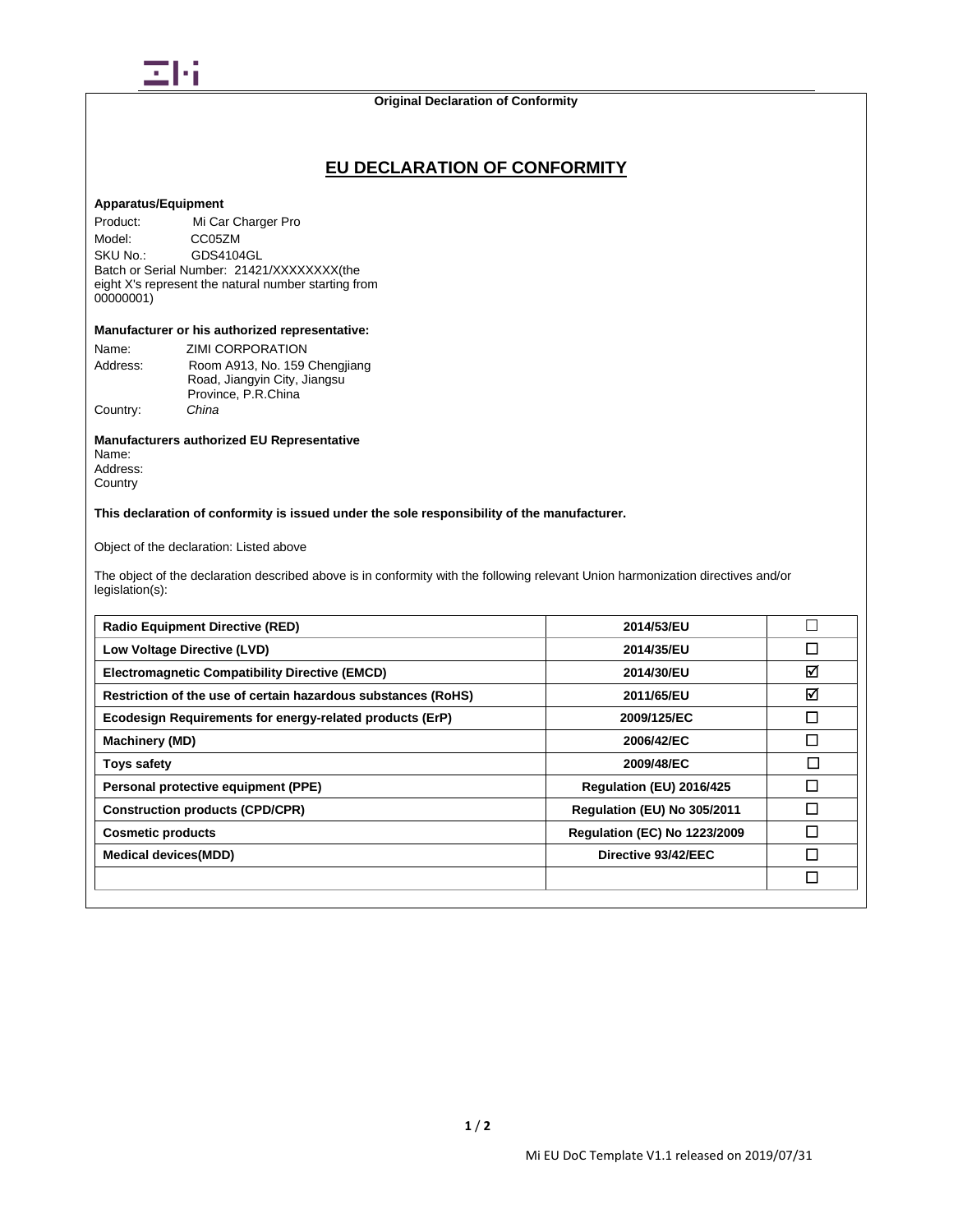

References to the relevant harmonized standards used, including the date of the standard, or references to the other technical specifications, including the date of the specification, in relation to which conformity is declared:

| <b>Harmonized Standard</b> | <b>Test Report No.</b> | Test lab                                                            |
|----------------------------|------------------------|---------------------------------------------------------------------|
| EN 50498:2010              | SHEM180800704602       | SGS-CSTC Standards Technical Services (Shanghai) Co., Ltd           |
| EN 55032:2015              | SHEM180800704601       | SGS-CSTC Standards Technical Services (Shanghai) Co., Ltd           |
| EN 55035:2017              | SHEM180800704601       | SGS-CSTC Standards Technical Services (Shanghai) Co., Ltd           |
| EN 50581:2012              | 68.420.18.0669.01      | TUV SUD Certification and Testing (China) Co., Ltd. Shenzhen Branch |
|                            |                        |                                                                     |
|                            |                        |                                                                     |

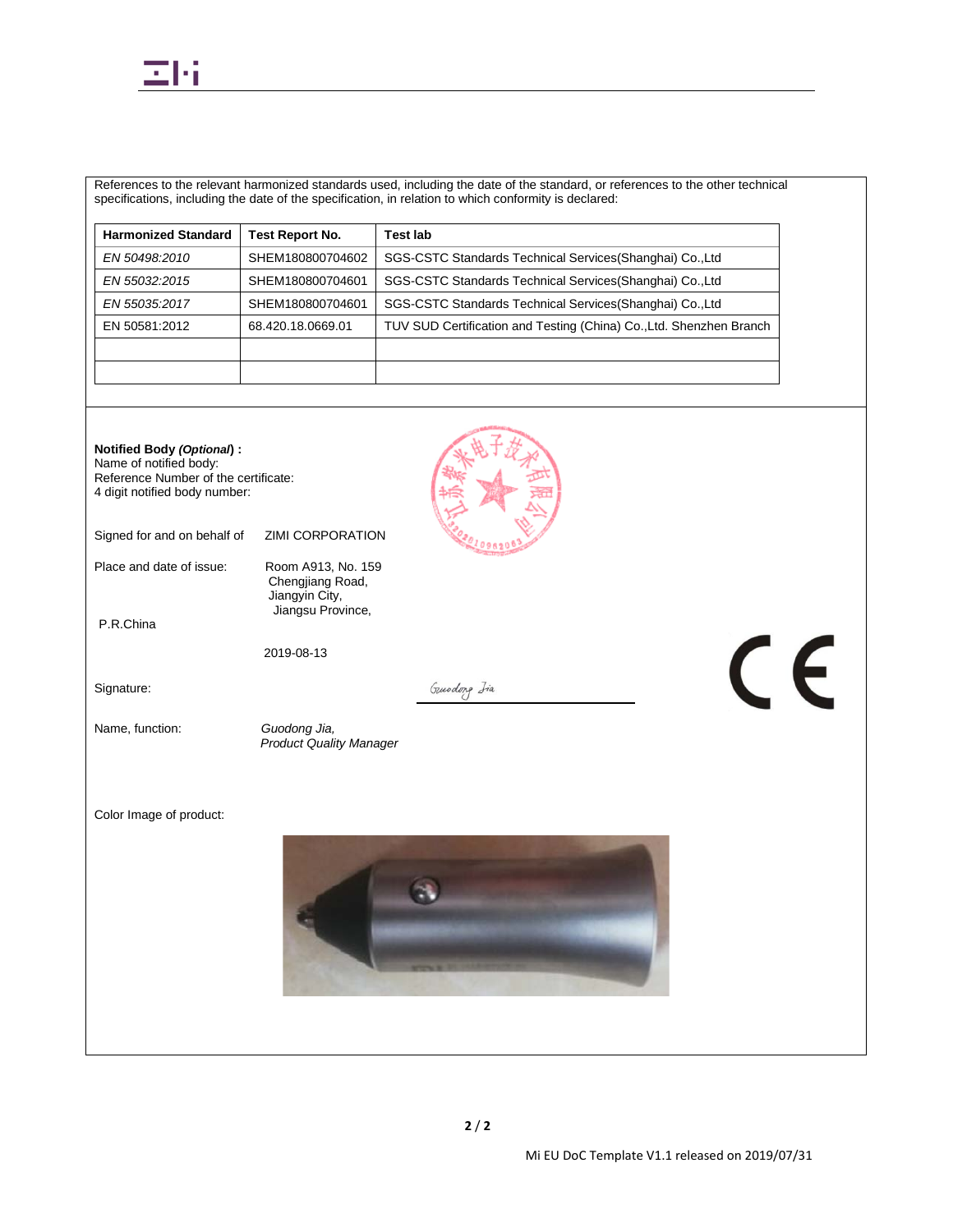

# **PROHLÁŠENÍ O SHODĚ EU**

## **Zařízení**

Produkt: Mi Car Charger Pro Model: CC05ZM<br>Č. SKU: GDS4104 GDS4104GL

Šarže nebo výrobní číslo: 21421/XXXXXXXX(the eight X's represent the natural number starting from 00000001)

## **Výrobce nebo jeho autorizovaný zástupce:**

| Název:  | <b>ZIMI CORPORATION</b>   |
|---------|---------------------------|
| Adresa: | Room A913, No. 159        |
|         | Chengjiang Road, Jiangyin |
|         | City, Jiangsu Province,   |
|         | P.R.China                 |
| Země:   | China                     |

#### **Autorizovaný zástupce výrobce pro EU** Název: Adresa: Země:

**Toto prohlášení o shodě je vydáváno zcela na přímou odpovědnost výrobce.**

Předmět prohlášení: Uvedeno výše Uvedeno výše

Výše uvedený předmět prohlášení splňuje níže uvedené relevantní harmonizační směrnice a/nebo legislativu EU:

| Směrnice o rádiových zařízeních (RED)                 | 2014/53/EU                 |        |
|-------------------------------------------------------|----------------------------|--------|
| Směrnice o nízkonapěťových zařízeních (LVD)           | 2014/35/EU                 |        |
| Směrnice o elektromagnetické kompatibilitě (EMCD)     | 2014/30/EU                 | ☑      |
| Omezení používání některých nebezpečných látek (RoHS) | 2011/65/EU                 | ☑      |
| Požadavky na ekodesign energetických produktů (ErP)   | 2009/125/ES                | П      |
| Stroje (MD)                                           | 2006/42/ES                 |        |
| Bezpečnost hraček                                     | 2009/48/ES                 | $\Box$ |
| Osobní ochranné prostředky (PPE)                      | Směrnice (EU) 2016/425     |        |
| Stavební výrobky (CPD/CPR)                            | Směrnice (EU) č. 305/2011  |        |
| Kosmetické produkty                                   | Směrnice (ES) č. 1223/2009 |        |
| Zdravotnické prostředky (MDD)                         | Směrnice 93/42/EHS         |        |
|                                                       |                            |        |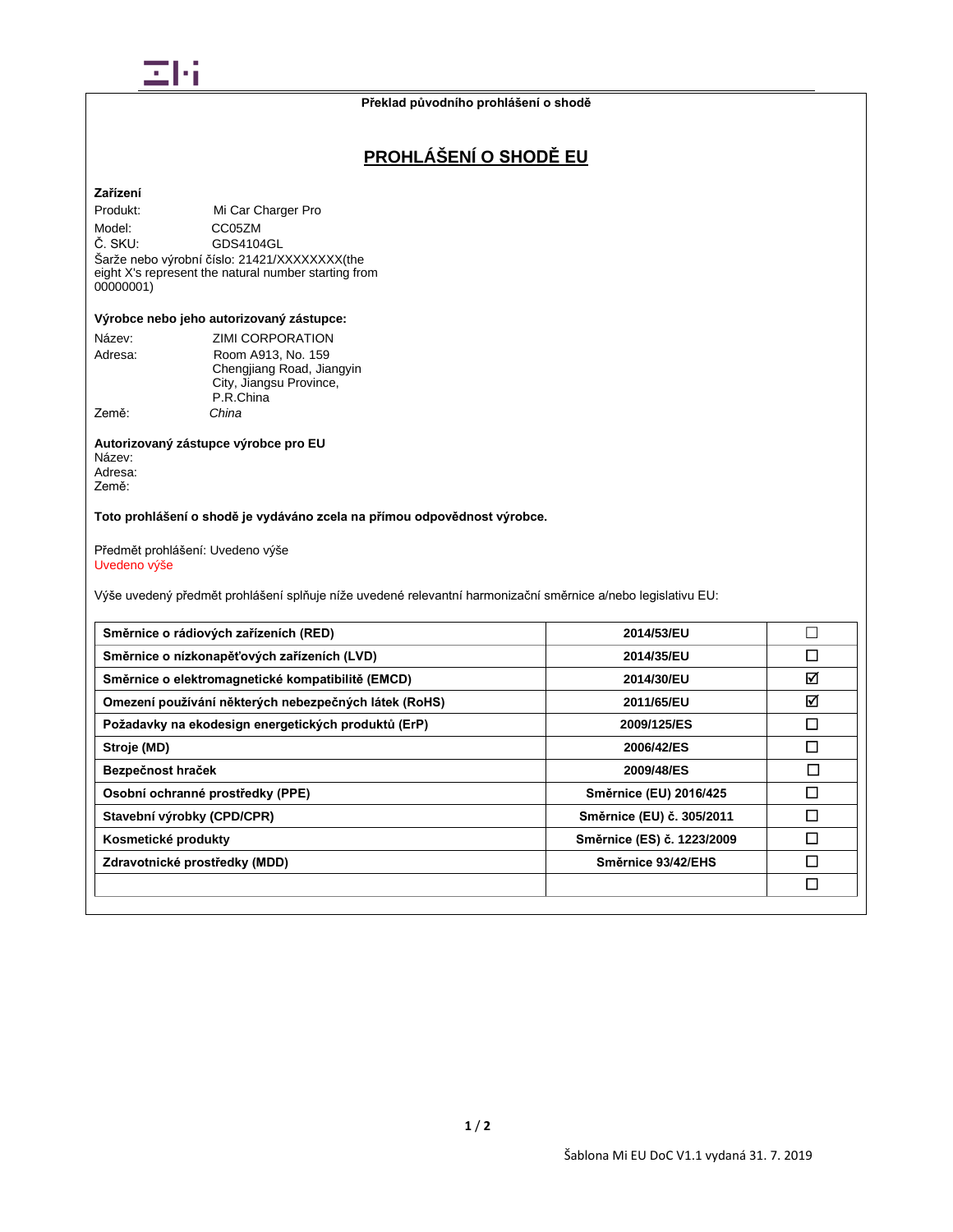

Níže najdete odkazy na použité relevantní harmonizované standardy (včetně data standardu) nebo na další technické specifikace (včetně data specifikace) v souvislosti s prohlašovanou shodou:

| Harmonizovaný standard | Testovací zpráva č. | Testovací laboratoř                                                 |
|------------------------|---------------------|---------------------------------------------------------------------|
| EN 50498:2010          | SHEM180800704602    | SGS-CSTC Standards Technical Services (Shanghai) Co., Ltd           |
| EN 55032:2015          | SHEM180800704601    | SGS-CSTC Standards Technical Services (Shanghai) Co., Ltd           |
| EN 55035:2017          | SHEM180800704601    | SGS-CSTC Standards Technical Services (Shanghai) Co., Ltd           |
| EN 50581:2012          | 68.420.18.0669.01   | TUV SUD Certification and Testing (China) Co., Ltd. Shenzhen Branch |
|                        |                     |                                                                     |

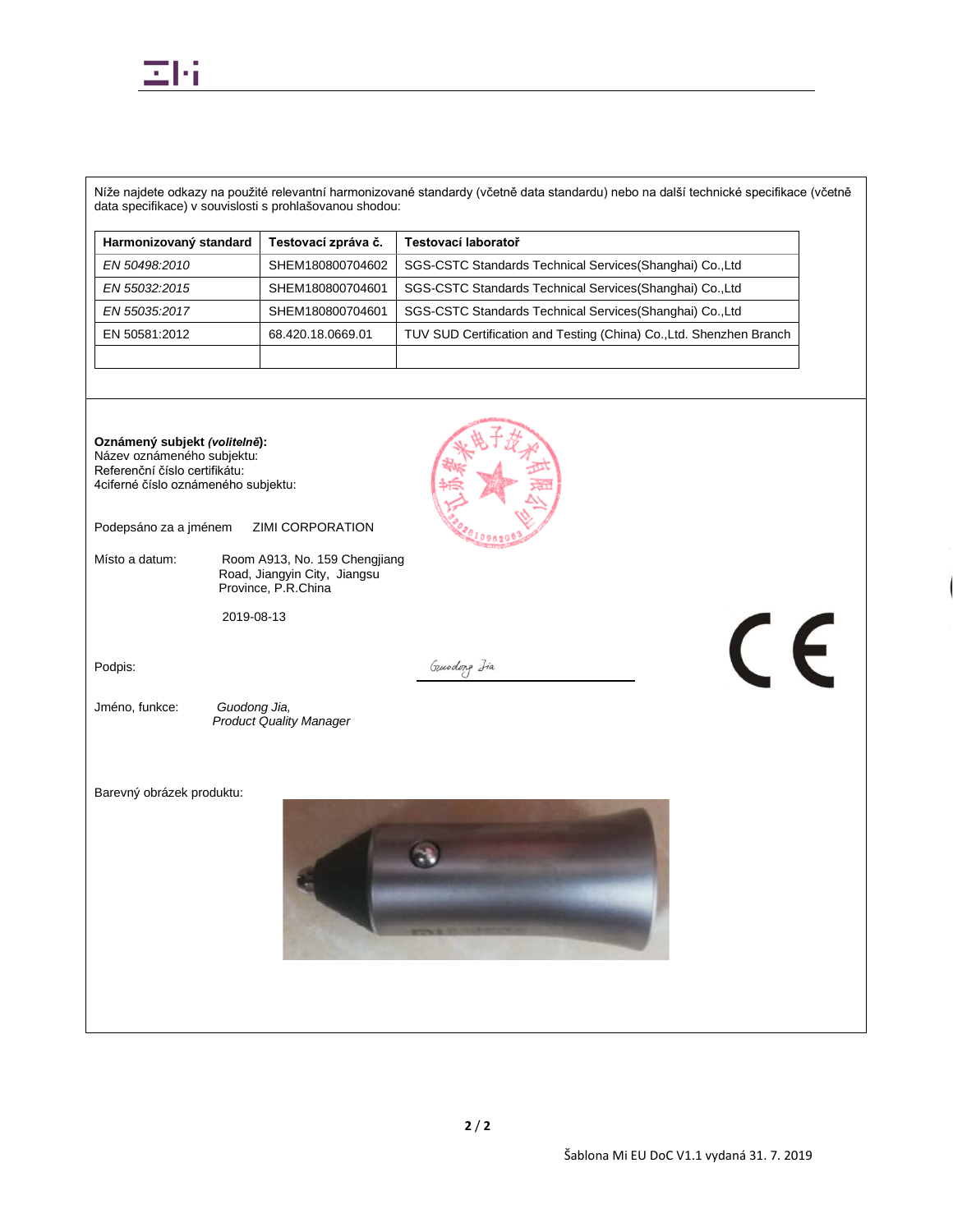

# **EU-KONFORMITÄTSERKLÄRUNG**

## **Elektrogeräte/Geräte**

Produkt: Mi Car Charger Pro Modell: CC05ZM<br>SKU-Nr.: GDS4104 GDS4104GL Chargen- oder Seriennummer: 21421/XXXXXXXX(the eight X's represent the natural number starting from 00000001)

### **Hersteller oder dessen autorisierter Vertreter:**

| Name:    | <b>ZIMI CORPORATION</b>       |  |
|----------|-------------------------------|--|
| Adresse: | Room A913, No. 159 Chengjiang |  |
|          | Road, Jiangyin City, Jiangsu  |  |
|          | Province, P.R.China           |  |
| Land:    | China                         |  |

**Autorisierte EU-Vertretung des Herstellers** Name: Adresse: Land

**Diese Konformitätserklärung wird unter der alleinigen Verantwortung des Herstellers ausgestellt.**

Gegenstand der Erklärung: Oben aufgeführt Oben aufgeführt

Gegenstand der oben beschriebenen Erklärung ist die Konformität mit den folgenden relevanten Harmonisierungsrichtlinien und/oder Gesetzen der EU:

| Funkgeräte-Richtlinie (RED)                                              | 2014/53/EU                    |        |
|--------------------------------------------------------------------------|-------------------------------|--------|
| Niederspannungsrichtlinie (NSR)                                          | 2014/35/EU                    | □      |
| Richtlinie über die elektromagnetische Verträglichkeit (EMV)             | 2014/30/EU                    | ☑      |
| Beschränkung der Verwendung bestimmter gefährlicher Stoffe (RoHS)        | 2011/65/EU                    | ☑      |
| Ökodesign-Anforderungen für energieverbrauchsrelevante Produkte<br>(ErP) | 2009/125/EC                   | П      |
| <b>Maschinen (MD)</b>                                                    | 2006/42/EC                    | □      |
| Sicherheit von Spielzeug                                                 | 2009/48/EC                    | $\Box$ |
| Persönliche Schutzausrüstung (PSA)                                       | Verordnung (EU) 2016/425      | П      |
| <b>Bauprodukte (BPR)</b>                                                 | Verordnung (EU) Nr. 305/2011  | П      |
| Kosmetikprodukte                                                         | Verordnung (EU) Nr. 1223/2009 | П      |
| <b>Medizinprodukte (MDD)</b>                                             | Richtlinie 93/42/EEC          | П      |
|                                                                          |                               | $\Box$ |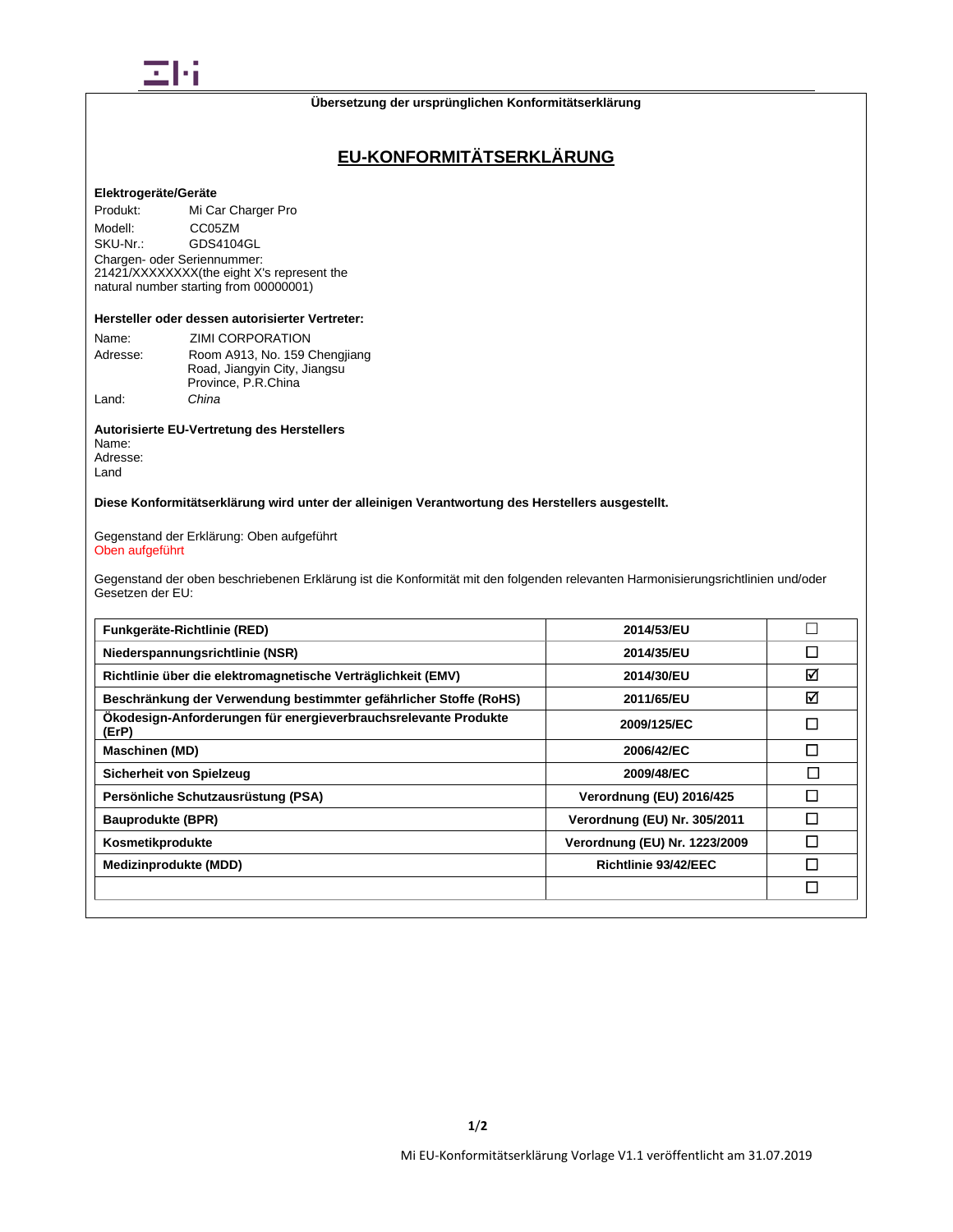

Bezugnahme auf die verwendeten einschlägigen harmonisierten Normen, einschließlich des Datums der Norm, oder Bezugnahme auf Spezifikationen, einschließlich des Datums der Spezifikation, für die die Konformität erklärt wird:

| <b>Harmonisierte Norm</b> | <b>Testbericht-Nr.</b> | Testlabor                                                           |
|---------------------------|------------------------|---------------------------------------------------------------------|
| EN 50498:2010             | SHEM180800704602       | SGS-CSTC Standards Technical Services (Shanghai) Co., Ltd           |
| EN 55032:2015             | SHEM180800704601       | SGS-CSTC Standards Technical Services (Shanghai) Co., Ltd           |
| EN 55035:2017             | SHEM180800704601       | SGS-CSTC Standards Technical Services (Shanghai) Co., Ltd           |
| EN 50581:2012             | 68.420.18.0669.01      | TUV SUD Certification and Testing (China) Co., Ltd. Shenzhen Branch |
|                           |                        |                                                                     |
|                           |                        |                                                                     |

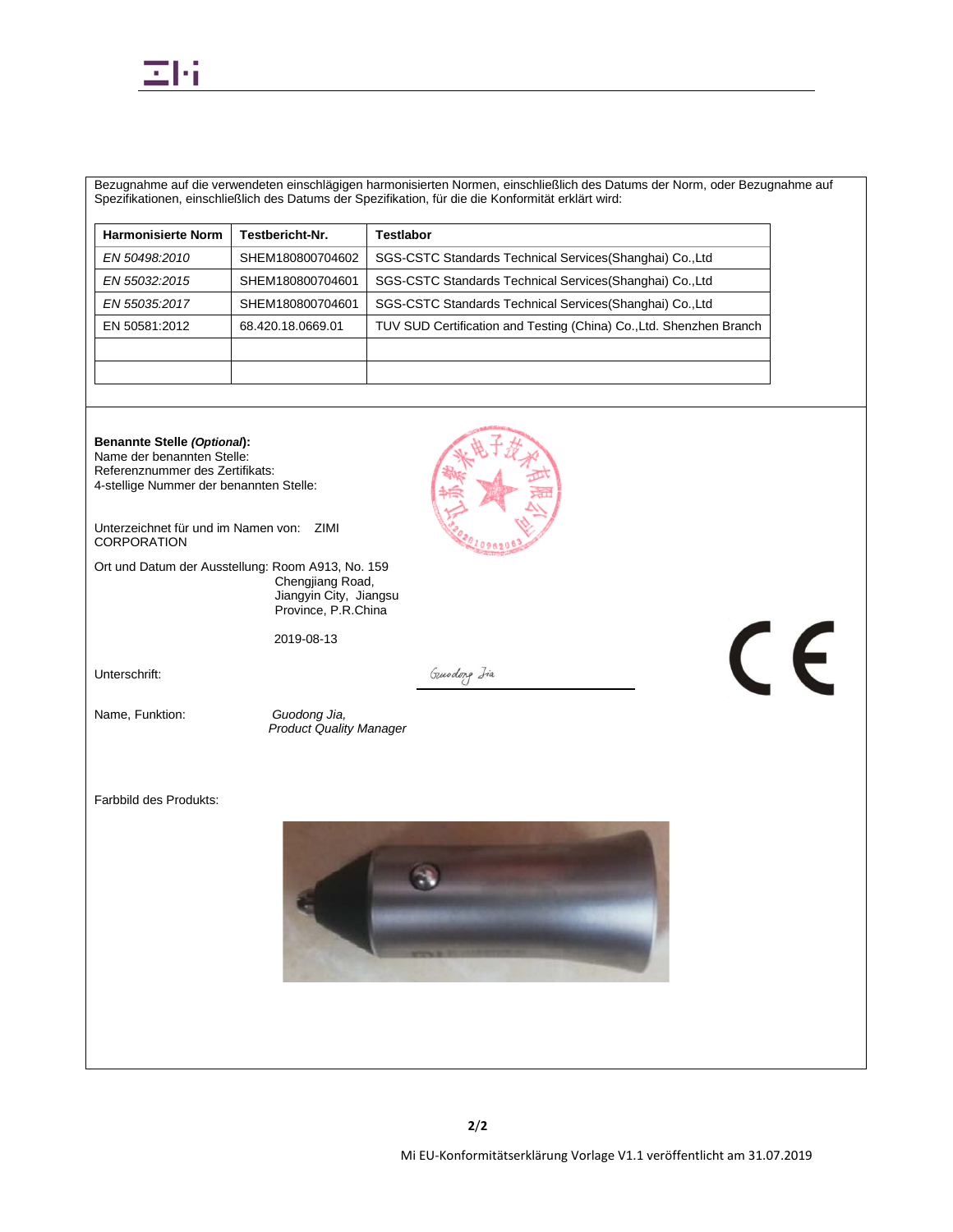

## **ΔΗΛΩΣΗ ΣΥΜΜΟΡΦΩΣΗΣ ΤΗΣ ΕΕ**

### **Συσκευή/Εξοπλισμός**

Προϊόν: Mi Car Charger Pro Μοντέλο: CC05ZM Αριθμός SKU: GDS4104GL Αριθμός παρτίδας ή σειριακός αριθμός: 21421/XXXXXXXX(the eight X's represent the natural number starting from 00000001)

### **Ο κατασκευαστής ή ο εξουσιοδοτημένος εκπρόσωπ**

| Όνομα:     | <b>ZIMI CORPORATION</b>       |
|------------|-------------------------------|
| Διεύθυνση: | Room A913, No. 159 Chengjiang |
|            | Road, Jiangyin City, Jiangsu  |
|            | Province, P.R.China           |
| Χώρα:      | China                         |

**Ο εξουσιοδοτημένος εκπρόσωπος του κατασκευαστή στην ΕΕ** Όνομα: Διεύθυνση: Χώρα

**Αυτή η δήλωση συμμόρφωσης εκδίδεται με την αποκλειστική ευθύνη του κατασκευαστή.**

Αντικείμενο της δήλωσης: Αναφέρεται παραπάνω Αναφέρεται παραπάνω

Το αντικείμενο της δήλωσης που περιγράφεται παραπάνω είναι σύμφωνο με τις ακόλουθες σχετικές οδηγίες ή/και νομοθετικές πράξεις εναρμόνισης της Ένωσης:

| Οδηγία ραδιοεξοπλισμού (RED)                                                          | 2014/53/EE                      |        |
|---------------------------------------------------------------------------------------|---------------------------------|--------|
| Οδηγία Χαμηλής Τάσης (LVD)                                                            | 2014/35/EE                      | □      |
| Οδηγία για την ηλεκτρομαγνητική συμβατότητα (EMCD)                                    | 2014/30/EE                      | ☑      |
| Περιορισμός της χρήσης ορισμένων επικίνδυνων ουσιών (RoHS)                            | 2011/65/EE                      | ☑      |
| Απαιτήσεις οικολογικού σχεδιασμού για τα συνδεόμενα με την ενέργεια<br>προϊόντα (ErP) | 2009/125/EK                     | $\Box$ |
| Μηχανήματα (MD)                                                                       | 2006/42/EK                      | П      |
| Ασφάλεια των παιχνιδιών                                                               | 2009/48/EK                      | $\Box$ |
| Εξοπλισμός ατομικής προστασίας (PPE)                                                  | Κανονισμός (ΕΕ) 2016/425        | П      |
| Δομικά προϊόντα (CPD/CPR)                                                             | Κανονισμός (ΕΕ) Αριθ. 305/2011  | П      |
| Καλλυντικά προϊόντα                                                                   | Κανονισμός (ΕΚ) Αριθ. 1223/2009 | П      |
| Ιατρικές συσκευές (MDD)                                                               | Οδηγία 93/42/ΕΟΚ                | П      |
|                                                                                       |                                 | П      |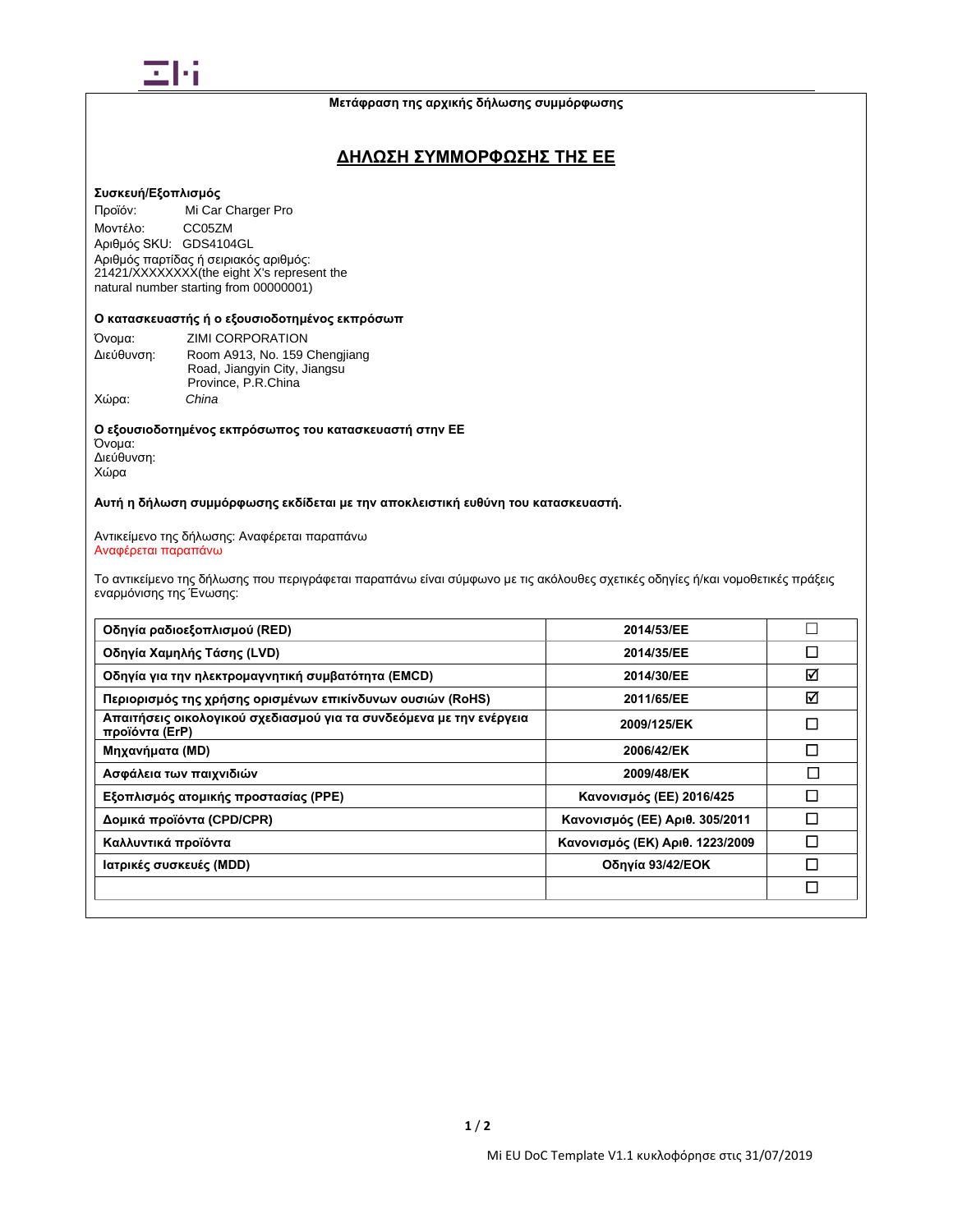

Αναφορές στα σχετικά χρησιμοποιούμενα εναρμονισμένα πρότυπα, συμπεριλαμβανομένης της ημερομηνίας του προτύπου ή των παραπομπών στις άλλες τεχνικές προδιαγραφές, συμπεριλαμβανομένης της ημερομηνίας της προδιαγραφής, για την οποία δηλώνεται η συμμόρφωση:

| Πρότυπο εναρμόνισης | Αριθμός Αναφοράς δοκιμών | Εργαστήριο δοκιμών                                                  |
|---------------------|--------------------------|---------------------------------------------------------------------|
| EN 50498:2010       | SHEM180800704602         | SGS-CSTC Standards Technical Services (Shanghai) Co., Ltd           |
| EN 55032:2015       | SHEM180800704601         | SGS-CSTC Standards Technical Services (Shanghai) Co., Ltd           |
| EN 55035:2017       | SHEM180800704601         | SGS-CSTC Standards Technical Services (Shanghai) Co., Ltd           |
| EN 50581:2012       | 68.420.18.0669.01        | TUV SUD Certification and Testing (China) Co., Ltd. Shenzhen Branch |
|                     |                          |                                                                     |
|                     |                          |                                                                     |

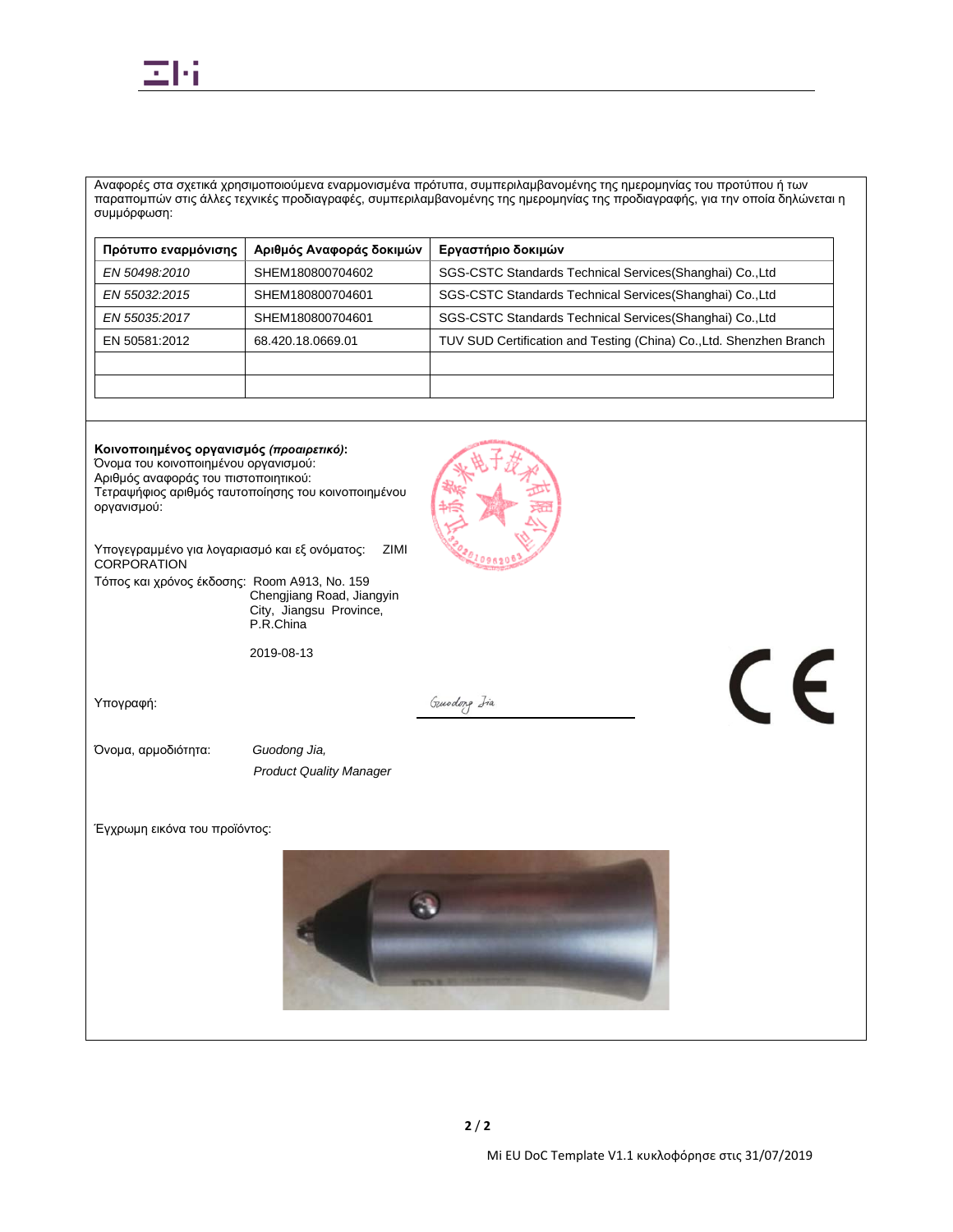

### **Traducción de la Declaración de conformidad original**

# **DECLARACIÓN DE CONFORMIDAD DE LA UE**

#### **Aparato/equipo**

Producto: Mi Car Charger Pro Modelo: CC05ZM<br>N.º de SKU: GDS410 GDS4104GL Número de serie o de lote: 21421/XXXXXXXX(the eight X's represent the natural number starting from 00000001)

## **Fabricante o representante autorizado**

| Nombre:    | ZIMI CORPORATION              |
|------------|-------------------------------|
| Dirección: | Room A913, No. 159 Chengjiang |
|            | Road, Jiangyin City, Jiangsu  |
|            | Province, P.R.China           |
| País:      | China                         |

**Representante europeo autorizado del fabricante** Nombre: Dirección:

País

**La presente declaración de conformidad se emite bajo la exclusiva responsabilidad del fabricante.**

Objeto de la declaración: Indicado arriba Indicado arriba

El objeto de la declaración que se describe más arriba cumple las siguientes legislaciones o directivas de armonización de la Unión relevantes:

| Directiva de equipos radioeléctricos (RED)                                                     | 2014/53/UE                    |        |
|------------------------------------------------------------------------------------------------|-------------------------------|--------|
| Directiva de baja tensión (LVD)                                                                | 2014/35/UE                    | П      |
| Directiva sobre compatibilidad electromagnética (EMCD)                                         | 2014/30/UE                    | ☑      |
| Restricciones a la utilización de determinadas sustancias peligrosas<br>(RoHS)                 | 2011/65/UE                    | ⊠      |
| Requisitos de diseño ecológico aplicables a los productos relacionados<br>con la energía (ErP) | 2009/125/CE                   | П      |
| Máquinas (MD)                                                                                  | 2006/42/CE                    | П      |
| Sequridad de los juguetes                                                                      | 2009/48/CE                    | $\Box$ |
| Equipos de protección individual (PPE)                                                         | Reglamento (UE) 2016/425      | П      |
| Productos de construcción (CPD/CPR)                                                            | Reglamento (UE) n.º 305/2011  | П      |
| Productos cosméticos                                                                           | Reglamento (EC) n.º 1223/2009 | П      |
| <b>Productos sanitarios (MDD)</b>                                                              | Directiva 93/42/CEE           | П      |
|                                                                                                |                               | П      |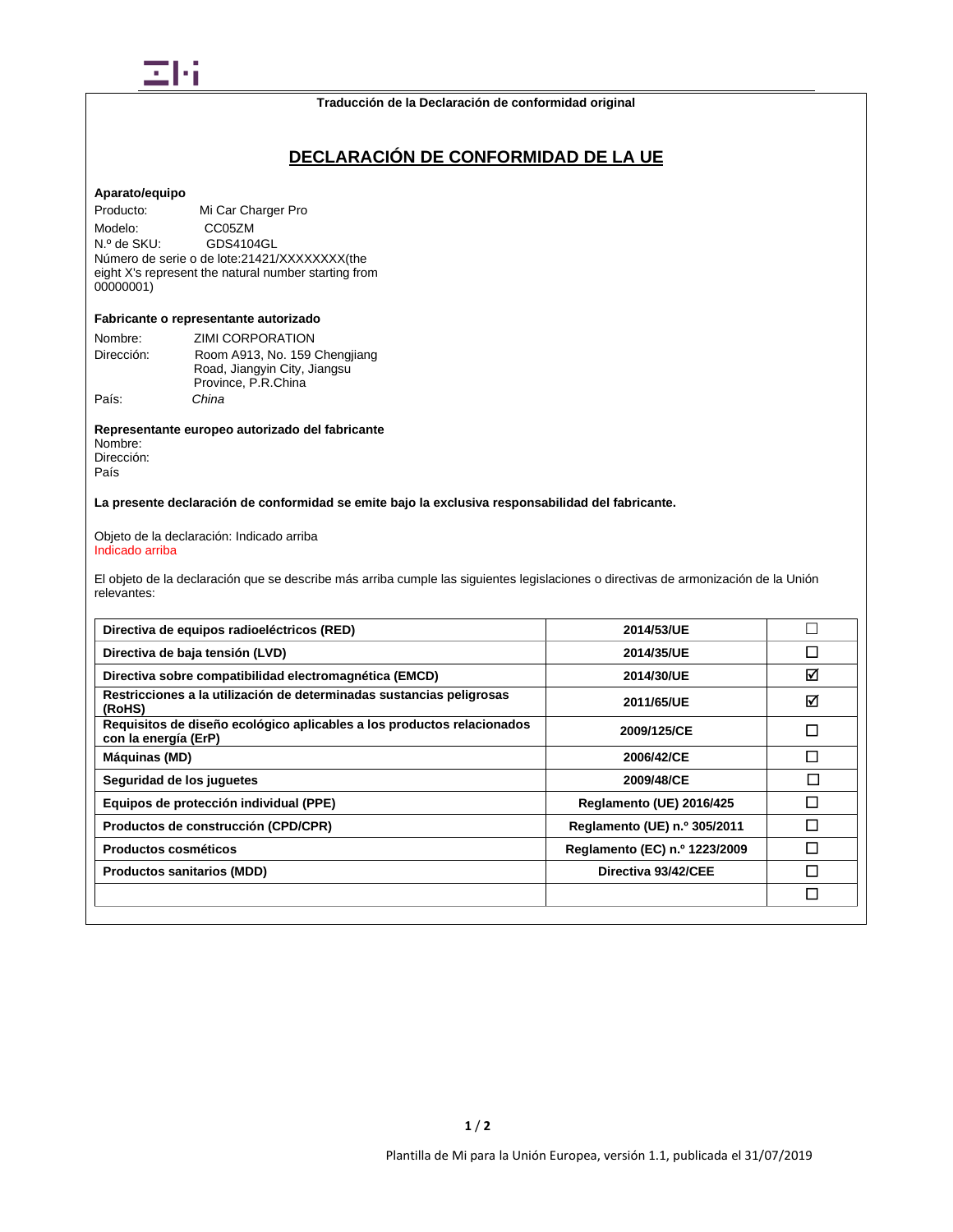

Referencias a las normas armonizadas pertinentes utilizadas, incluida la fecha de la norma, o referencias a otras especificaciones técnicas, incluida la fecha de la especificación, respecto a las cuales se declara la conformidad:

| Norma armonizada | N.º de informe de prueba | Laboratorio de pruebas                                              |
|------------------|--------------------------|---------------------------------------------------------------------|
| EN 50498:2010    | SHEM180800704602         | SGS-CSTC Standards Technical Services (Shanghai) Co., Ltd           |
| EN 55032:2015    | SHEM180800704601         | SGS-CSTC Standards Technical Services (Shanghai) Co., Ltd           |
| EN 55035:2017    | SHEM180800704601         | SGS-CSTC Standards Technical Services (Shanghai) Co., Ltd           |
| EN 50581:2012    | 68.420.18.0669.01        | TUV SUD Certification and Testing (China) Co., Ltd. Shenzhen Branch |
|                  |                          |                                                                     |
|                  |                          |                                                                     |

**Organismo notificado** *(opcional***):** Nombre del organismo notificado: Número de referencia del certificado: Número del organismo notificado de 4 dígitos:

Firmado por y en nombre de: ZIMI CORPORATION

Lugar y fecha de emisión: Room A913, No. 159

Chengjiang Road, Jiangyin City, Jiangsu Province, P.R.China

2019-08-13

Firma:

Nombre, cargo: *Guodong Jia,* 

*Product Quality Manager*

Imagen en color del producto:



Gunodong Iia

Plantilla de Mi para la Unión Europea, versión 1.1, publicada el 31/07/2019

CE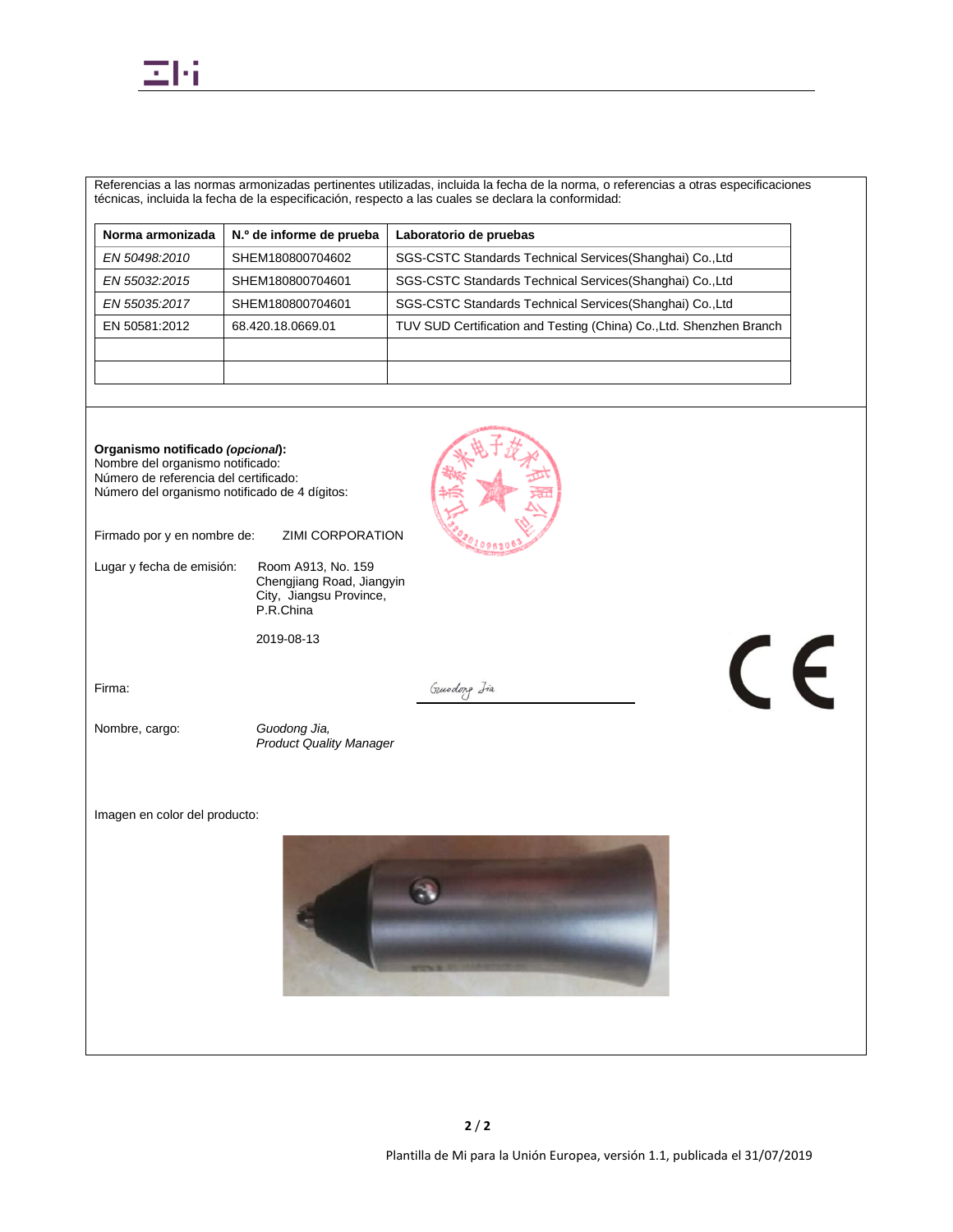

# **DÉCLARATION DE CONFORMITÉ DE L'UE**

## **Appareil/équipement**

Produit : Mi Car Charger Pro Modèle : CC05ZM<br>Référence : GDS4104 Référence : GDS4104GL Numéro de lot ou de série :21421/XXXXXXXX(the eight X's represent the natural number starting from 00000001)

### **Fabricant ou son représentant agréé :**

| Nom:     | ZIMI CORPORATION              |
|----------|-------------------------------|
| Adresse: | Room A913, No. 159 Chengjiang |
|          | Road, Jiangyin City, Jiangsu  |
|          | Province, P.R.China           |
| Pays:    | China                         |

**Représentant agréé des fabricants pour l'UE** Nom :

Adresse : Pays

## **Cette déclaration de conformité est publiée sous la seule responsabilité du fabricant.**

### Objet de la déclaration : Ci-dessus Ci-dessus

L'objet de la déclaration décrit ci-dessus est en conformité avec les directives et/ou les lois relatives à l'harmonisation des législations suivantes de l'Union européenne :

| Directive relative aux équipements radio (RED)                         | 2014/53/UE                     |        |
|------------------------------------------------------------------------|--------------------------------|--------|
| Directive basse tension (LVD)                                          | 2014/35/UE                     | □      |
| Directive sur la compatibilité électromagnétique (EMCD)                | 2014/30/UE                     | ☑      |
| Limitation de l'utilisation de certaines substances dangereuses (RoHS) | 2011/65/UE                     | ☑      |
| Exigences d'écoconception des produits liés à l'énergie (ErP)          | 2009/125/CE                    | П      |
| Directive Machines (MD)                                                | 2006/42/CE                     | П      |
| Sécurité des jouets                                                    | 2009/48/CE                     | $\Box$ |
| Equipement de protection individuelle (EPI)                            | <b>Règlement (UE) 2016/425</b> | П      |
| <b>Produits de construction (CPD/CPR)</b>                              | Règlement (UE) n° 305/2011     |        |
| Produits cosmétiques                                                   | Règlement (CE) N° 1223/2009    |        |
| Dispositifs médicaux (MDD)                                             | Directive 93/42/CEE            |        |
|                                                                        |                                | П      |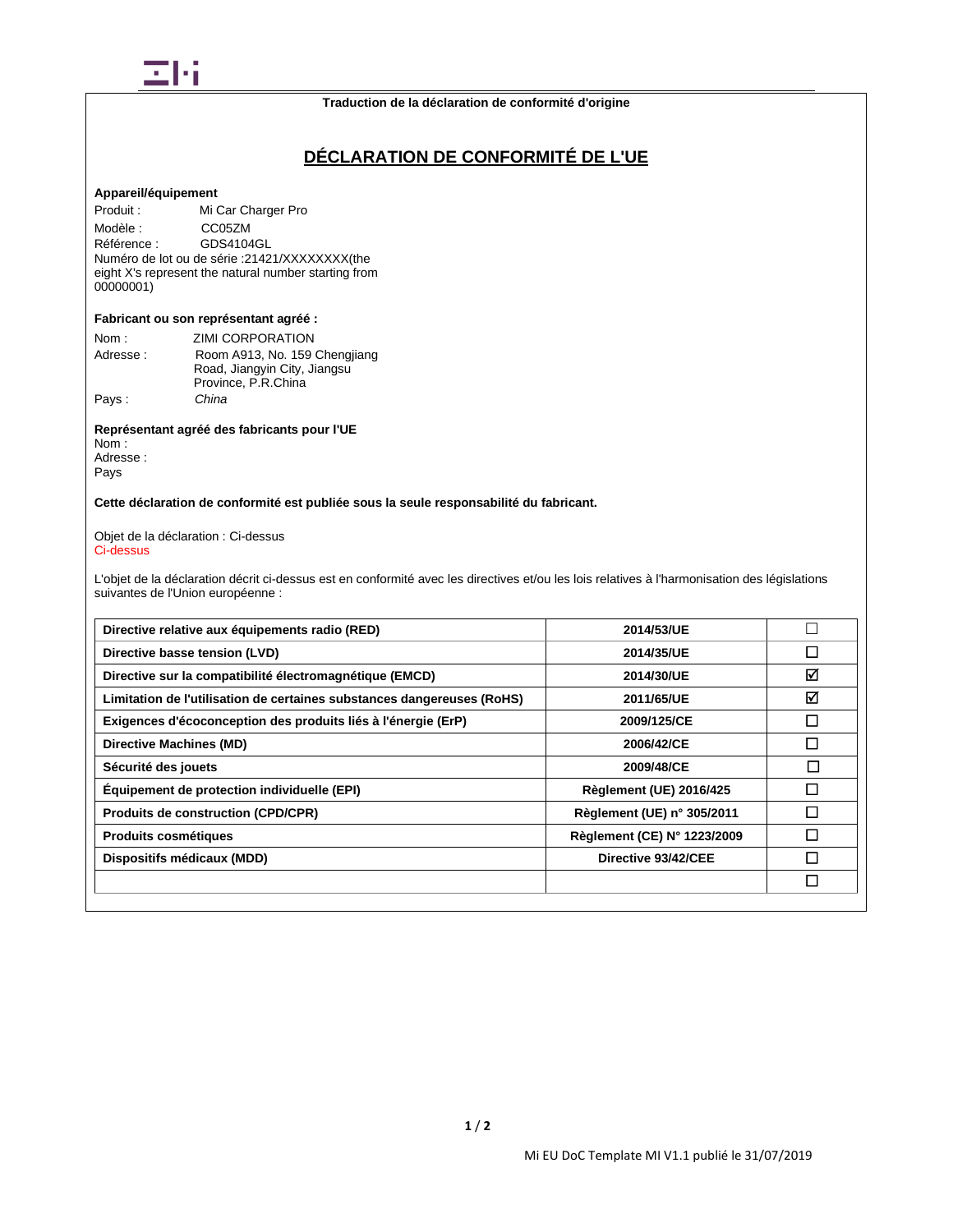

Références aux normes harmonisées pertinentes utilisées, y compris la date de la norme, ou références aux autres agréments techniques, y compris la date de l'agrément, par rapport auquel la conformité est déclarée :

| Norme harmonisée | N° rapport de test | Laboratoire de test                                                 |
|------------------|--------------------|---------------------------------------------------------------------|
| EN 50498:2010    | SHEM180800704602   | SGS-CSTC Standards Technical Services (Shanghai) Co., Ltd           |
| EN 55032:2015    | SHEM180800704601   | SGS-CSTC Standards Technical Services (Shanghai) Co., Ltd           |
| EN 55035:2017    | SHEM180800704601   | SGS-CSTC Standards Technical Services (Shanghai) Co., Ltd           |
| EN 50581:2012    | 68.420.18.0669.01  | TUV SUD Certification and Testing (China) Co., Ltd. Shenzhen Branch |
|                  |                    |                                                                     |
|                  |                    |                                                                     |
|                  |                    |                                                                     |

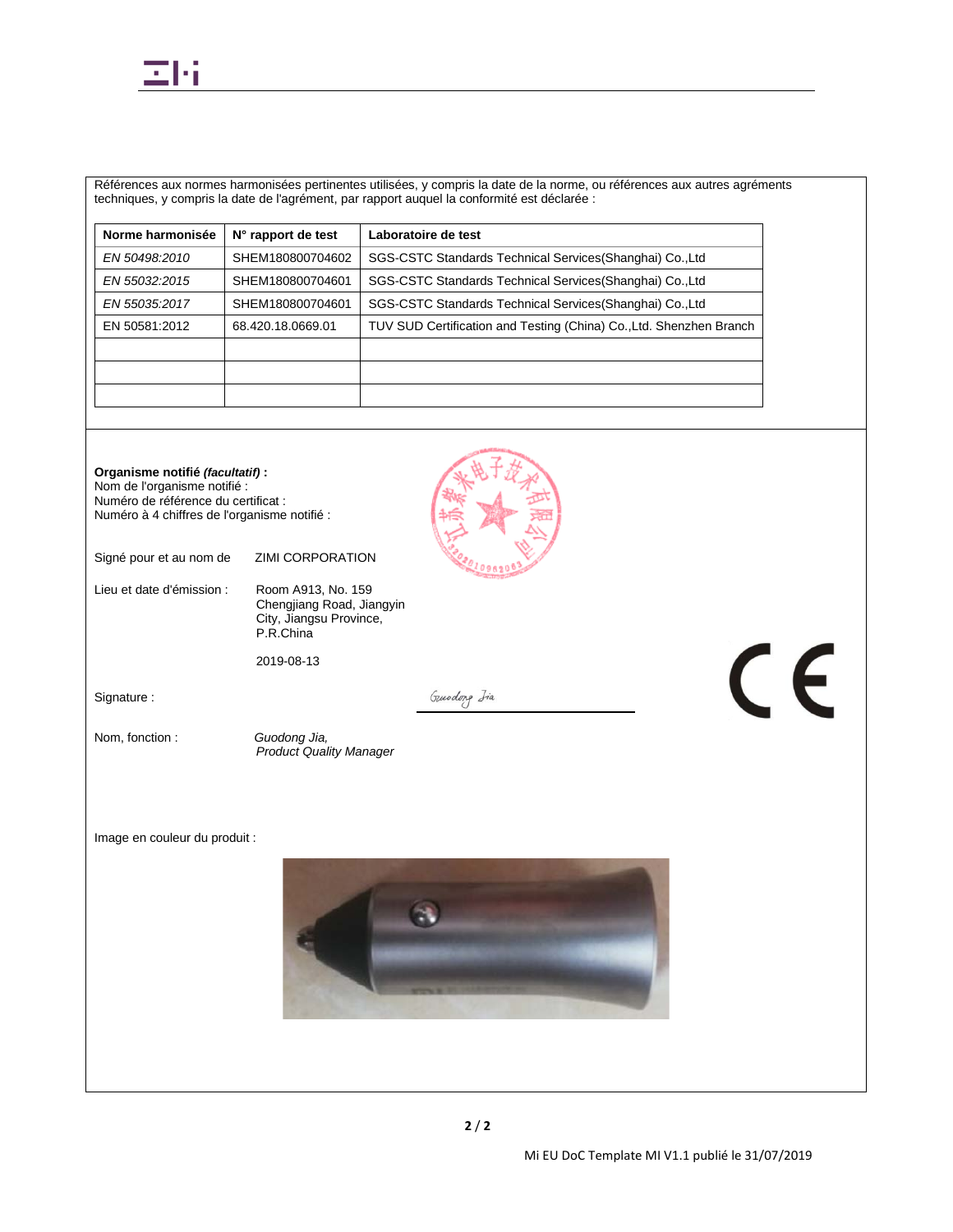

# **DICHIARAZIONE DI CONFORMITÀ UE**

#### **Apparecchio/apparecchiatura**

Prodotto: Mi Car Charger Pro Modello: CC05ZM<br>N. SKU: GDS4104 GDS4104GL Numero di serie o batch:21421/XXXXXXXX(the eight X's represent the natural number starting from 00000001)

### **Produttore o suo rappresentante autorizzato:**

| Nome:      | ZIMI CORPORATION              |
|------------|-------------------------------|
| Indirizzo: | Room A913, No. 159 Chengjiang |
|            | Road, Jiangyin City, Jiangsu  |
|            | Province, P.R.China           |
| Paese:     | China                         |

**Rappresentante UE autorizzato del produttore** Nome: Indirizzo:

Paese

**La presente Dichiarazione di conformità è pubblicata sotto la piena responsabilità del produttore.**

Oggetto della dichiarazione: Indicato in precedenza Indicato in precedenza

L'oggetto della dichiarazione descritto in precedenza è conforme alle seguenti direttive e/o legislazioni dell'Unione in materia di armonizzazione:

| Direttiva RED sulla messa a disposizione sul mercato di apparecchiature<br>radio                    | 2014/53/UE                     |   |
|-----------------------------------------------------------------------------------------------------|--------------------------------|---|
| Direttiva Bassa Tensione                                                                            | 2014/35/UE                     | П |
| Direttiva EMCD sulla compatibilità elettromagnetica                                                 | 2014/30/UE                     | ⊠ |
| Direttiva sulla restrizione dell'uso di determinate sostanze pericolose                             | 2011/65/UE                     | ☑ |
| Direttiva sulle specifiche per la progettazione ecocompatibile dei prodotti<br>connessi all'energia | 2009/125/CE                    | П |
| Macchine (MD)                                                                                       | 2006/42/CE                     | П |
| Sicurezza dei giocattoli                                                                            | 2009/48/CE                     | П |
| Dispositivi di protezione individuale                                                               | <b>Normativa (UE) 2016/425</b> | П |
| Prodotti per l'edilizia (CPD/CPR)                                                                   | Normativa (UE) N. 305/2011     | П |
| Prodotti cosmetici                                                                                  | Normativa (CE) N. 1223/2009    | П |
| Dispositivi medici (MDD)                                                                            | Direttiva 93/42/CEE            |   |
|                                                                                                     |                                | П |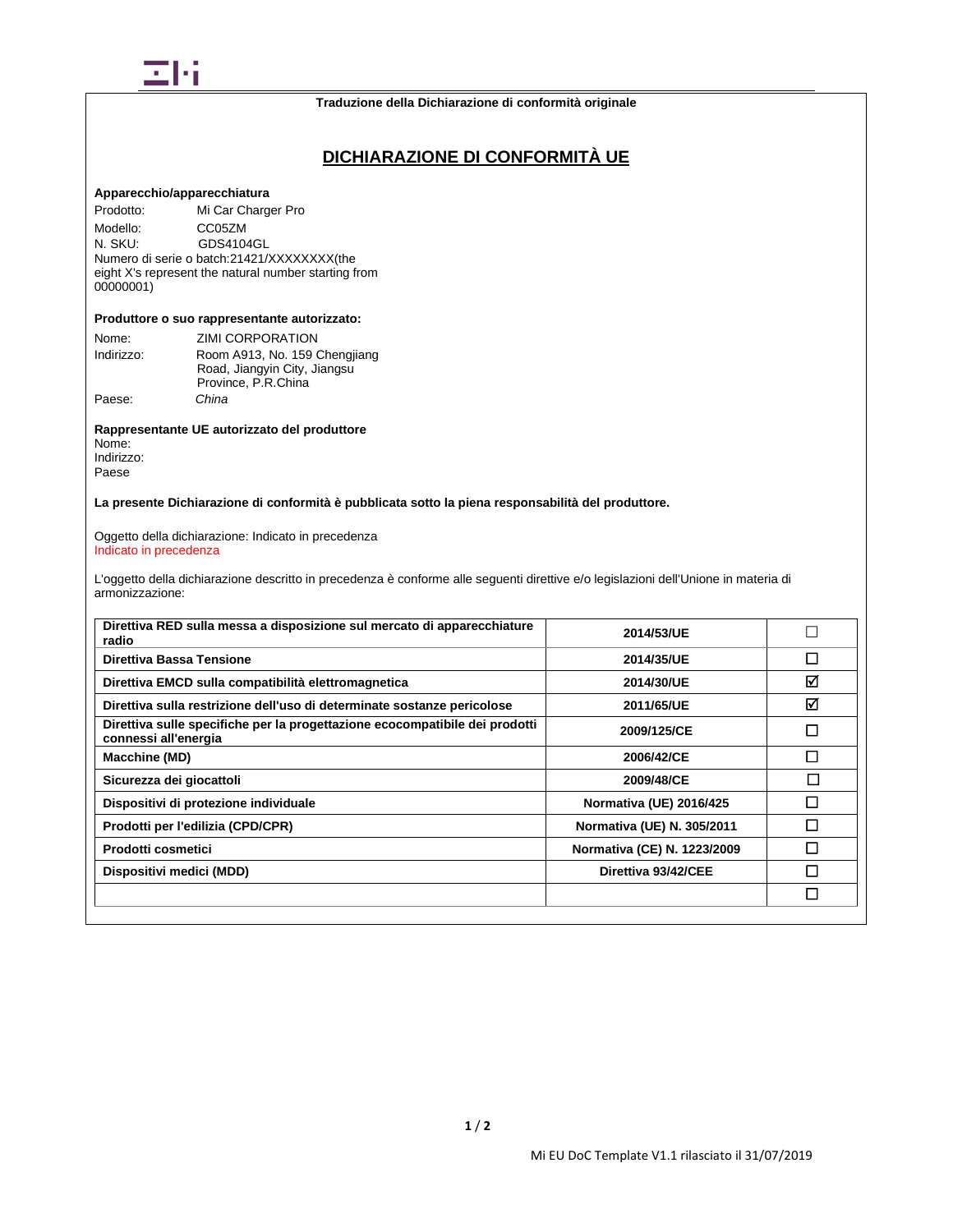

Riferimenti agli standard armonizzati rilevanti utilizzati, inclusa la data dello standard, o riferimenti ad altre specifiche tecniche, inclusa la data della specifica, in relazione ai quali viene emessa la dichiarazione di conformità:

| N. report test    | <b>Test lab</b>                                                     |
|-------------------|---------------------------------------------------------------------|
| SHEM180800704602  | SGS-CSTC Standards Technical Services (Shanghai) Co., Ltd           |
| SHEM180800704601  | SGS-CSTC Standards Technical Services (Shanghai) Co., Ltd           |
| SHEM180800704601  | SGS-CSTC Standards Technical Services (Shanghai) Co., Ltd           |
| 68.420.18.0669.01 | TUV SUD Certification and Testing (China) Co., Ltd. Shenzhen Branch |
|                   |                                                                     |
|                   |                                                                     |
|                   |                                                                     |
|                   |                                                                     |

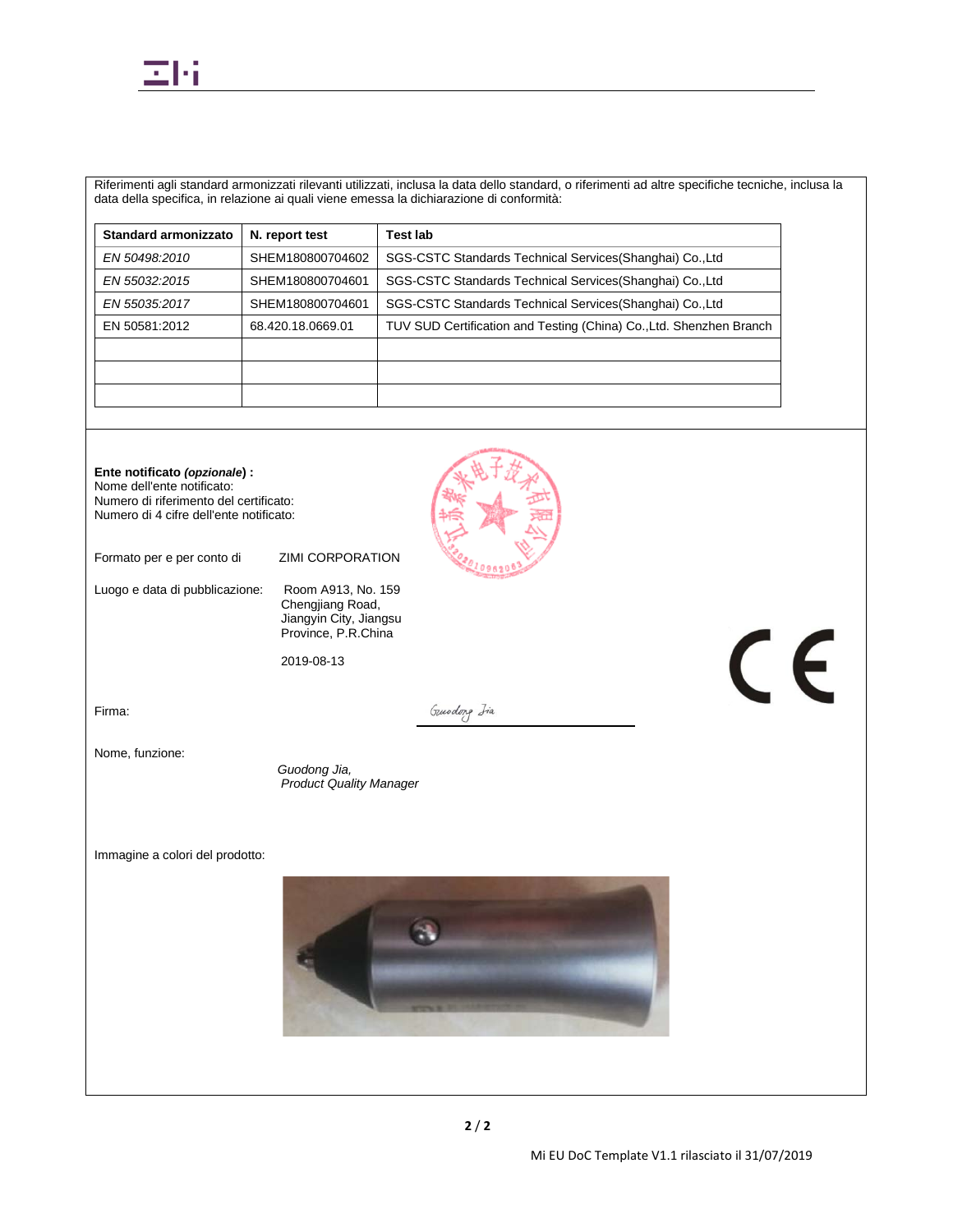

### **Vertaling van de oorspronkelijke verklaring van conformiteit**

## **EU-VERKLARING VAN CONFORMITEIT**

## **Apparaat/Uitrusting**

Product: Mi Car Charger Pro Model: CC05ZM<br>SKU-nr: GDS4104 GDS4104GL Batch- of serienummer:21421/XXXXXXXX(the eight X's represent the natural number starting from 00000001)

### **Fabrikant of geautoriseerde vertegenwoordiger:**

| Naam:  | ZIMI CORPORATION              |
|--------|-------------------------------|
| Adres: | Room A913, No. 159 Chengjiang |
|        | Road, Jiangyin City, Jiangsu  |
|        | Province, P.R.China           |
| Land:  | China                         |

**Door de fabrikant geautoriseerde EU-vertegenwoordiger** Naam: Adres: Land

**Deze verklaring van conformiteit wordt uitgegeven onder de exclusieve verantwoordelijkheid van de fabrikant.**

Object van de verklaring: Hierboven vermeld Hierboven vermeld

Het object van de hierboven beschreven verklaring voldoet aan de volgende door de Unie overeengekomen relevante richtlijnen en/of wetgeving(en):

| Richtlijn radioapparatuur (RED)                                   | 2014/53/EU                     |   |
|-------------------------------------------------------------------|--------------------------------|---|
| Laagspanningsrichtlijn (LVD)                                      | 2014/35/EU                     | □ |
| Richtlijn elektromagnetische compatibiliteit (EMCD)               | 2014/30/EU                     | ☑ |
| Beperking van het gebruik van bepaalde gevaarlijke stoffen (RoHS) | 2011/65/EU                     | ☑ |
| Ecologische vereisten voor energiegerelateerde producten (ErP)    | 2009/125/EC                    | □ |
| <b>Machines (MD)</b>                                              | 2006/42/EC                     | П |
| Veiligheid van speelgoed                                          | 2009/48/EC                     | □ |
| Persoonlijke beschermingsmiddelen (PBM)                           | Verordening (EU) 2016/425      | П |
| <b>Bouwproducten (CPD/CPR)</b>                                    | Verordening (EU) nr. 305/2011  |   |
| <b>Cosmetische producten</b>                                      | Verordening (EC) nr. 1223/2009 |   |
| Medische apparaten (MDD)                                          | Richtlijn 93/42/EEG            |   |
|                                                                   |                                | □ |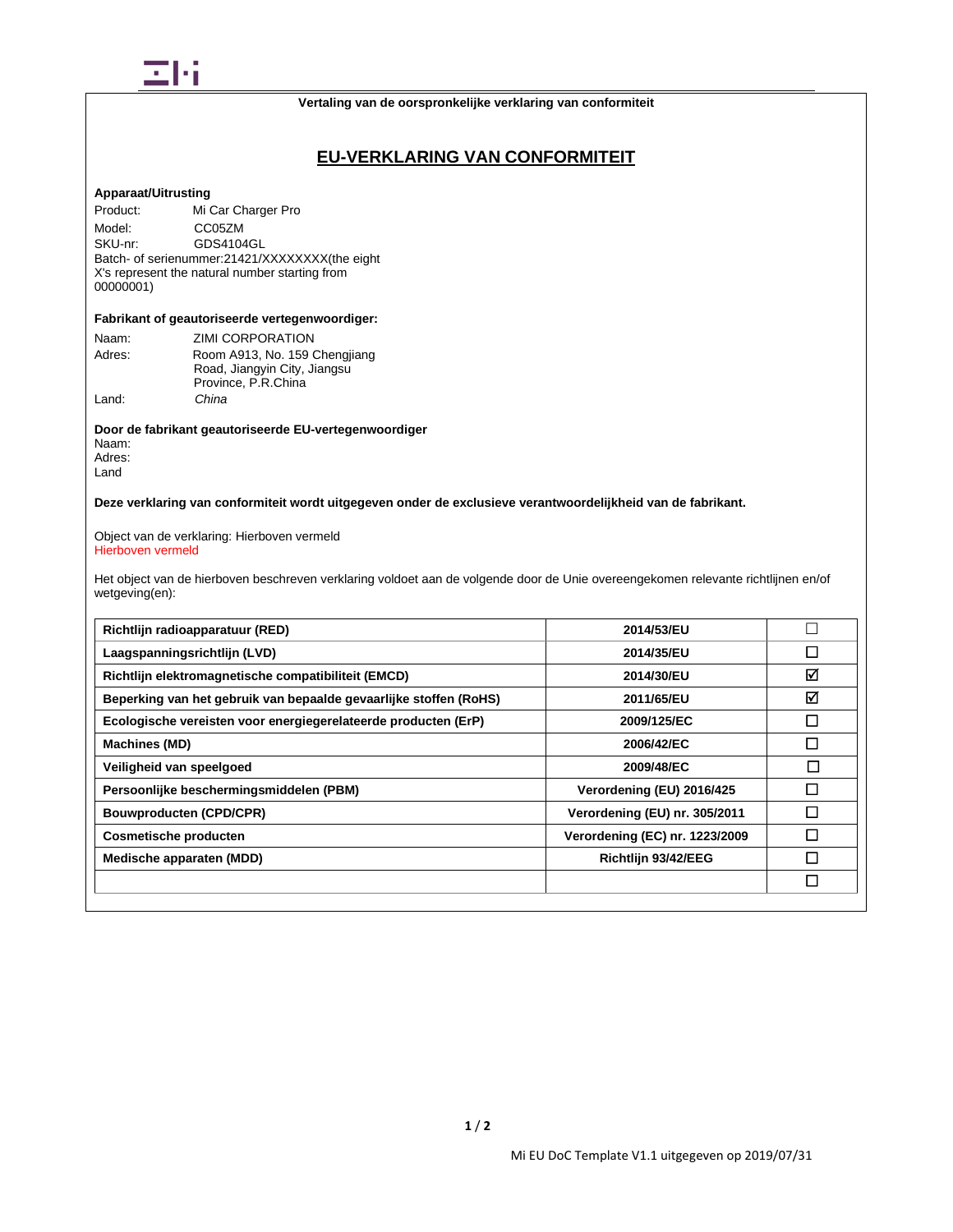

Verwijzingen naar de relevante overeengekomen normen die worden gebruikt, inclusief de datum van de norm, of verwijzingen naar de andere technische specificaties, inclusief de datum van de specificatie, met betrekking tot welke conformiteit wordt verklaard:

| Geharmoniseerde norm | Testrapport nr.   | <b>Testlab</b>                                                      |
|----------------------|-------------------|---------------------------------------------------------------------|
| EN 50498,2010        | SHEM180800704602  | SGS-CSTC Standards Technical Services (Shanghai) Co., Ltd           |
| EN 55032:2015        | SHEM180800704601  | SGS-CSTC Standards Technical Services (Shanghai) Co., Ltd           |
| EN 55035:2017        | SHEM180800704601  | SGS-CSTC Standards Technical Services (Shanghai) Co., Ltd           |
| EN 50581:2012        | 68.420.18.0669.01 | TUV SUD Certification and Testing (China) Co., Ltd. Shenzhen Branch |
|                      |                   |                                                                     |
|                      |                   |                                                                     |
|                      |                   |                                                                     |

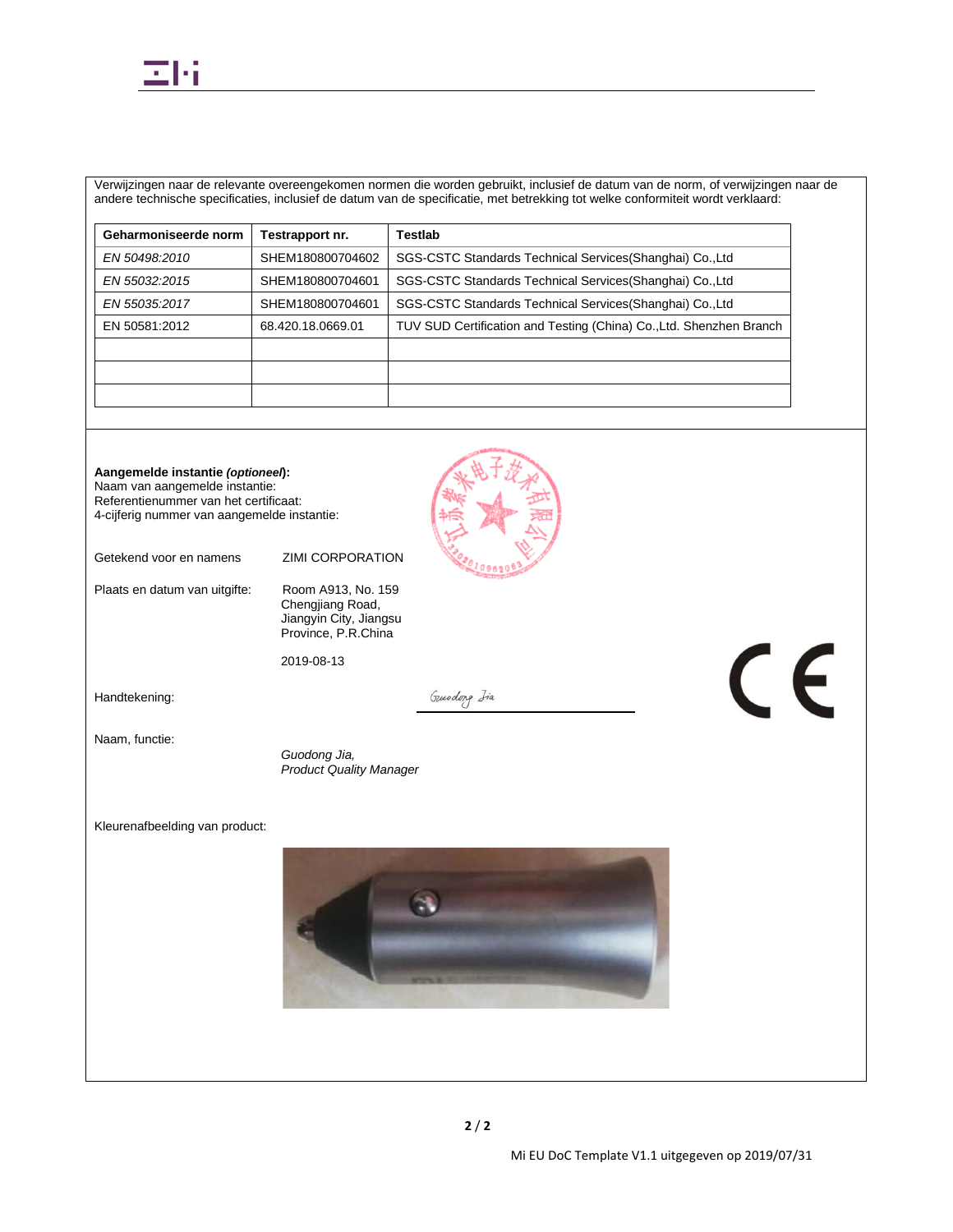

# **DEKLARACJA ZGODNOŚCI UE**

### **Urządzenia/sprzęt**

Produkt: Mi Car Charger Pro Model: CC05ZM<br>Nr SKU: GDS410 GDS4104GL Numer partii lub serii:21421/XXXXXXXX(the eight X's represent the natural number starting from 00000001)

## **Producent lub jego autoryzowany przedstawiciel:**

| Nazwa: | <b>ZIMI CORPORATION</b>         |
|--------|---------------------------------|
| Adres: | Room A913, No. 159              |
|        | Chengjiang Road, Jiangyin City, |
|        | Jiangsu Province, P.R.China     |
| Krai:  | China                           |
|        |                                 |

## **Autoryzowany przedstawiciel w Unii Europejskiej** Nazwa: Adres:

Kraj

## **Niniejsza deklaracja zgodności jest wydana na wyłączną odpowiedzialność producenta.**

### Obiekt deklaracji: Wymieniony powyżej Wymieniony powyżej

Opisany powyżej przedmiot deklaracji jest zgodny z następującymi przepisami prawa i/lub dyrektywami harmonizacji Unii:

| Dyrektywa radiowa (RED)                                                                              | 2014/53/UE                          | $\mathbf{L}$ |
|------------------------------------------------------------------------------------------------------|-------------------------------------|--------------|
| Dyrektywa ws. sprzętu elektrycznego przewidzianego do stosowania w<br>określonych granicach napięcia | 2014/35/UE                          | П            |
| Dyrektywa kompatybilności elektromagnetycznej (EMCD)                                                 | 2014/30/UE                          | ⊠            |
| <b>Dyrektywa RoHS</b>                                                                                | 2011/65/UE                          | ☑            |
| Dyrektywa ErP                                                                                        | 2009/125/WE                         | П            |
| Dyrektywa maszynowa (MD)                                                                             | 2006/42/WE                          | П            |
| Dyrektywa zabawkowa                                                                                  | 2009/48/WE                          | П            |
| Środki ochrony osobistej (PPE)                                                                       | Rozporządzenie (UE) 2016/425        |              |
| <b>Produkty budowlane (CPD/CPR)</b>                                                                  | Rozporządzenie (UE) nr 305/2011     | П            |
| <b>Produkty kosmetyczne</b>                                                                          | Rozporządzenie (WE) nr<br>1223/2009 | П            |
| Urządzenia medyczne (MDD)                                                                            | Dyrektywa 93/42/EWG                 | П            |
|                                                                                                      |                                     | П            |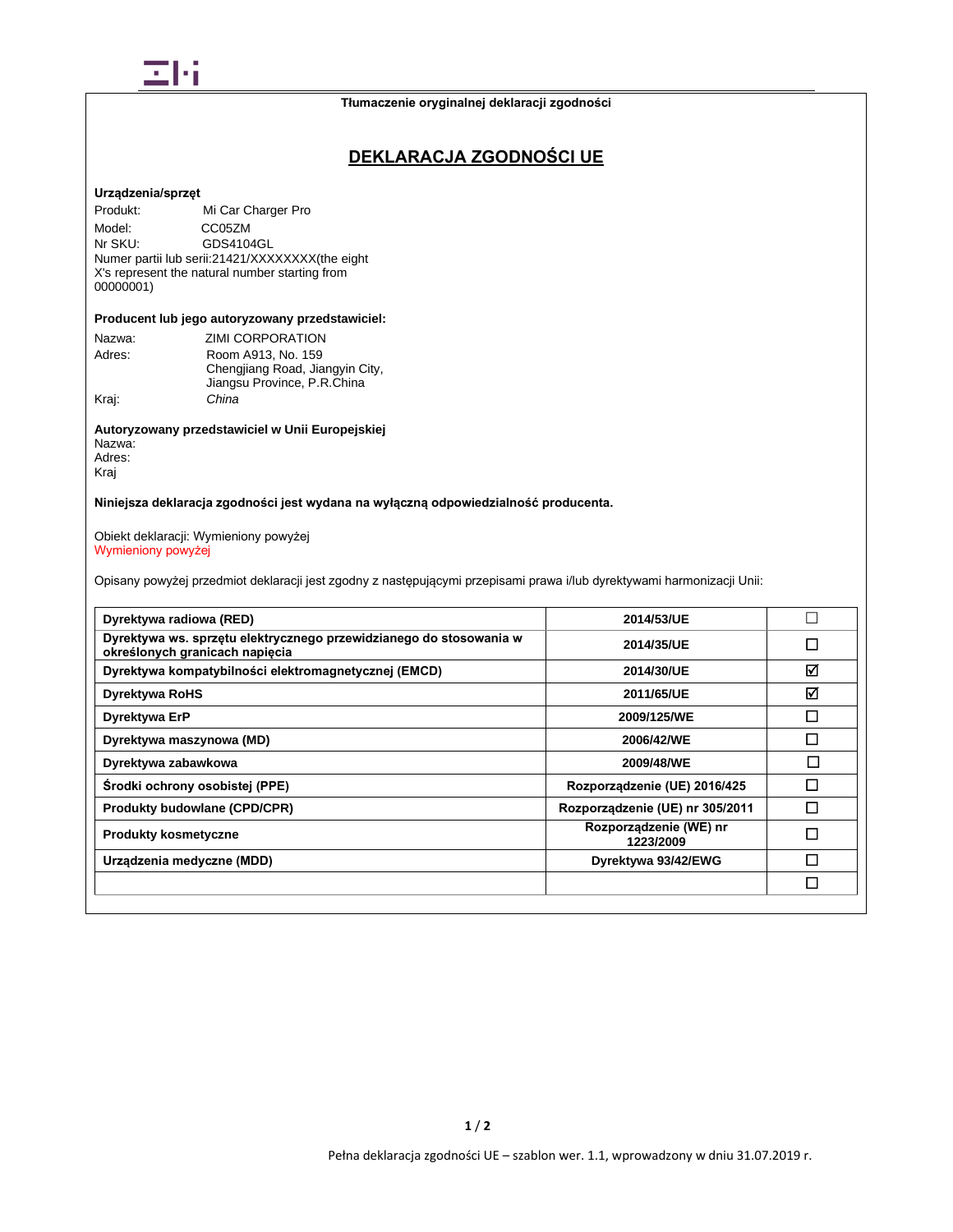

Odniesienia do odpowiednich zharmonizowanych norm, w tym data normy lub odniesienia do innych specyfikacji technicznych, w tym data specyfikacji, w odniesieniu do których deklarowana jest zgodność:

| Nr raportu z testu | Laboratorium badawcze                                               |
|--------------------|---------------------------------------------------------------------|
| SHEM180800704602   | SGS-CSTC Standards Technical Services (Shanghai) Co., Ltd           |
| SHEM180800704601   | SGS-CSTC Standards Technical Services (Shanghai) Co., Ltd           |
| SHEM180800704601   | SGS-CSTC Standards Technical Services (Shanghai) Co., Ltd           |
| 68.420.18.0669.01  | TUV SUD Certification and Testing (China) Co., Ltd. Shenzhen Branch |
|                    |                                                                     |
|                    |                                                                     |
|                    |                                                                     |
|                    |                                                                     |

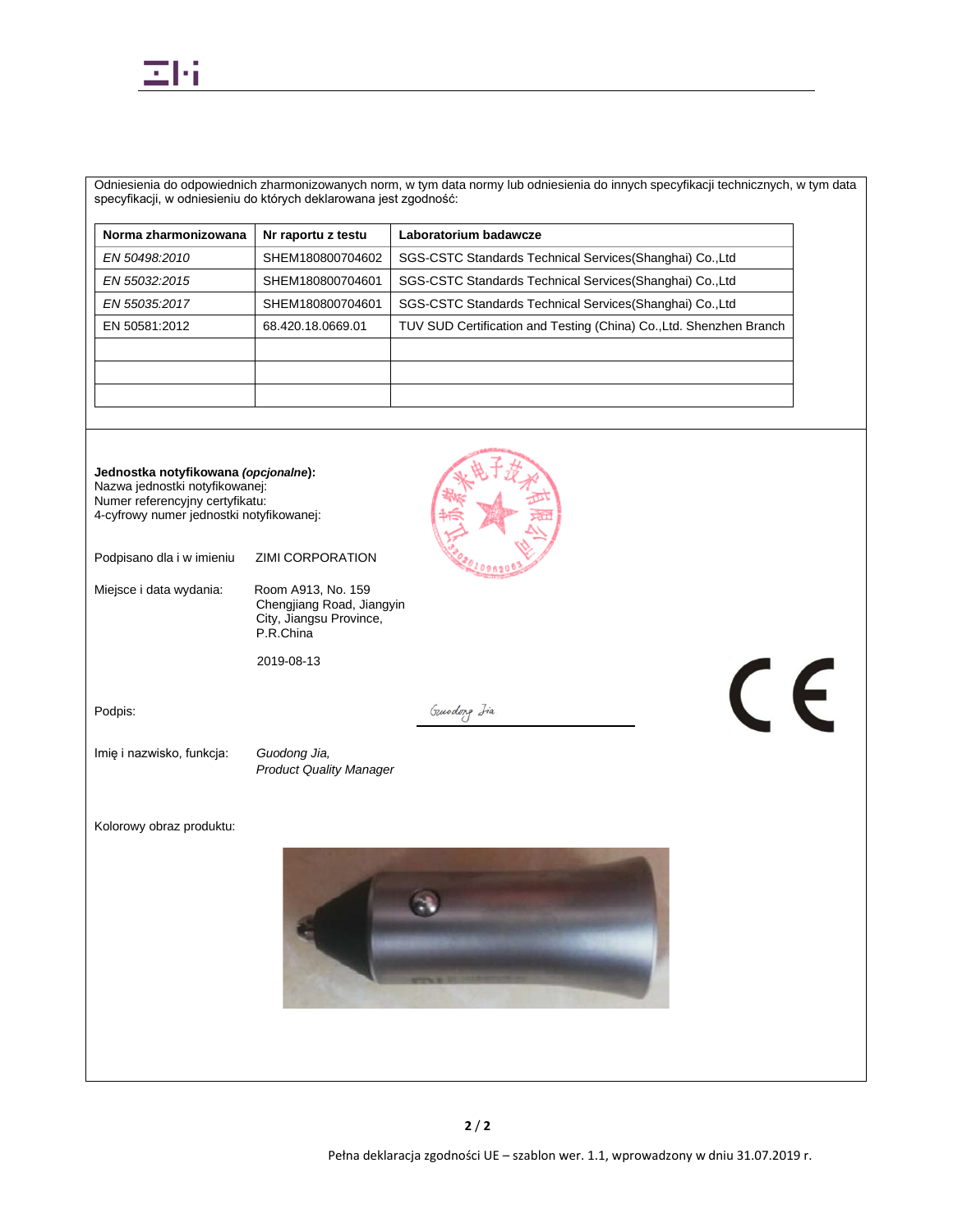

### **Tradução da Declaração de Conformidade original**

# **DECLARAÇÃO DE CONFORMIDADE DA UE**

### **Aparelho/equipamento**

Produto: Mi Car Charger Pro Modelo: CC05ZM<br>N.º SKU: GDS4104 GDS4104GL Número de lote ou série: 21421/XXXXXXXX(the eight X's represent the natural number starting from 00000001)

### **Fabricante ou o respetivo representante autorizado**

| Nome:<br>Endereco: | ZIMI CORPORATION<br>Room A913, No. 159                         |
|--------------------|----------------------------------------------------------------|
|                    | Chengjiang Road, Jiangyin City,<br>Jiangsu Province, P.R.China |
| País:              | China                                                          |

**Representante autorizado do fabricante na UE** Nome: Endereço: País:

## **Esta declaração de conformidade é emitida sob a exclusiva responsabilidade do fabricante.**

#### Objeto da declaração: Indicado acima Indicado acima

O objeto da declaração acima indicado está em conformidade com as seguintes diretivas de harmonização e/ou legislação(ões) relevante(s) da União Europeia:

| Diretiva de Equipamentos de Rádio (RED)                                                       | 2014/53/UE                     |        |
|-----------------------------------------------------------------------------------------------|--------------------------------|--------|
| Diretiva de Baixa Tensão (LVD)                                                                | 2014/35/UE                     | $\Box$ |
| Diretiva de Compatibilidade Eletromagnética (EMCD)                                            | 2014/30/UE                     | ☑      |
| Restrição do uso de determinadas substâncias perigosas (RoHS)                                 | 2011/65/UE                     | ☑      |
| Requisitos de conceção ecológica para produtos relacionados com o<br>consumo de energia (ErP) | 2009/125/CE                    | $\Box$ |
| <b>Maquinaria (MD)</b>                                                                        | 2006/42/CE                     | П      |
| Segurança de brinquedos                                                                       | 2009/48/CE                     | П      |
| Equipamento de proteção individual (PPE)                                                      | Regulamento (UE) 2016/425      | П      |
| Produtos de construção (CPD/CPR)                                                              | Regulamento (UE) n.º 305/2011  | П      |
| Produtos cosméticos                                                                           | Regulamento (CE) n.º 1223/2009 |        |
| Dispositivos médicos (MDD)                                                                    | Diretiva 93/42/CEE             | П      |
|                                                                                               |                                | $\Box$ |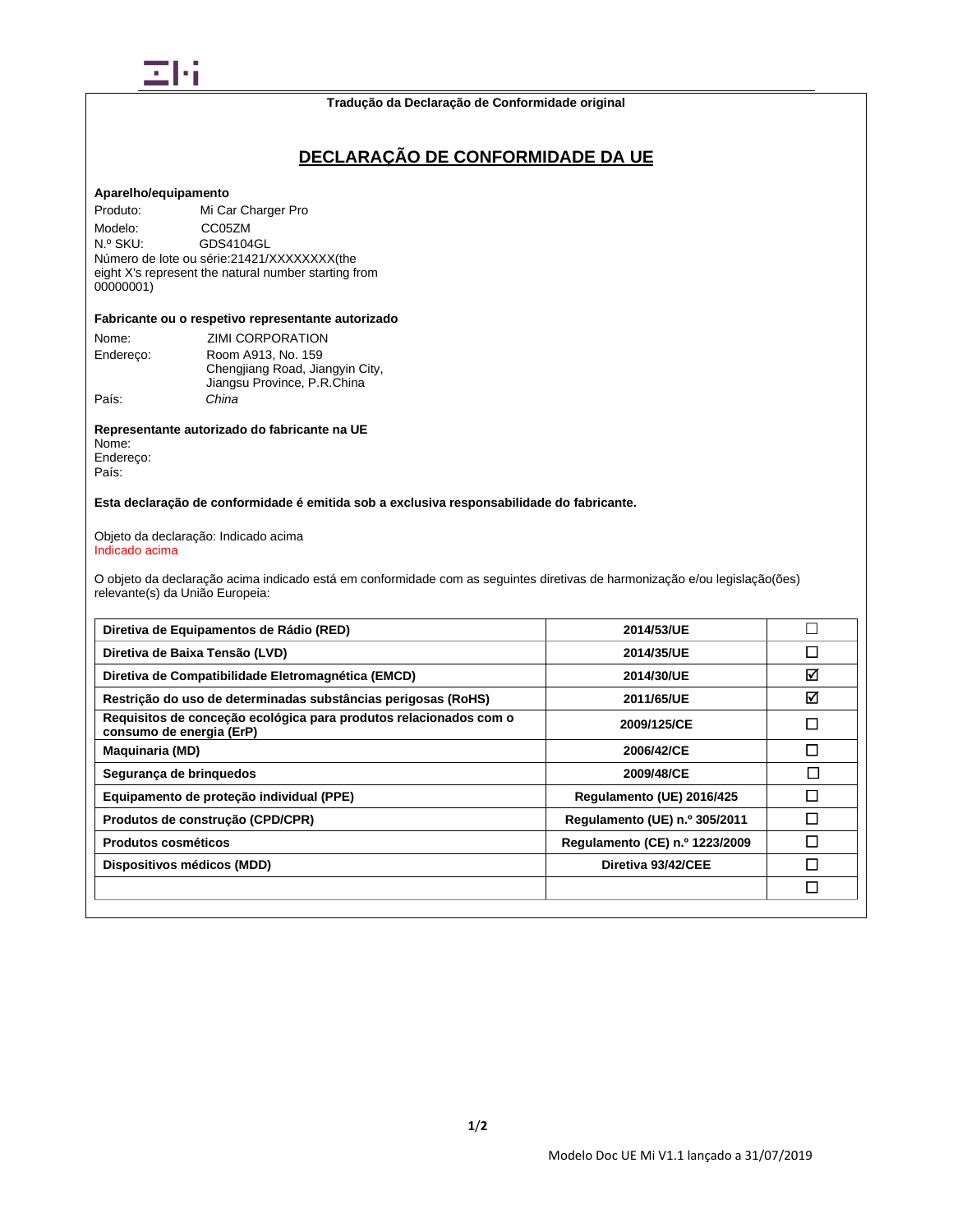

Referências às normas harmonizadas relevantes utilizadas, incluindo a data da norma, ou referências a outras especificações técnicas, incluindo a data da especificação, em relação às quais é declarada a conformidade:

| SGS-CSTC Standards Technical Services (Shanghai) Co., Ltd           |
|---------------------------------------------------------------------|
|                                                                     |
| SGS-CSTC Standards Technical Services (Shanghai) Co., Ltd           |
| SGS-CSTC Standards Technical Services (Shanghai) Co., Ltd           |
| TUV SUD Certification and Testing (China) Co., Ltd. Shenzhen Branch |
|                                                                     |
|                                                                     |
|                                                                     |
|                                                                     |

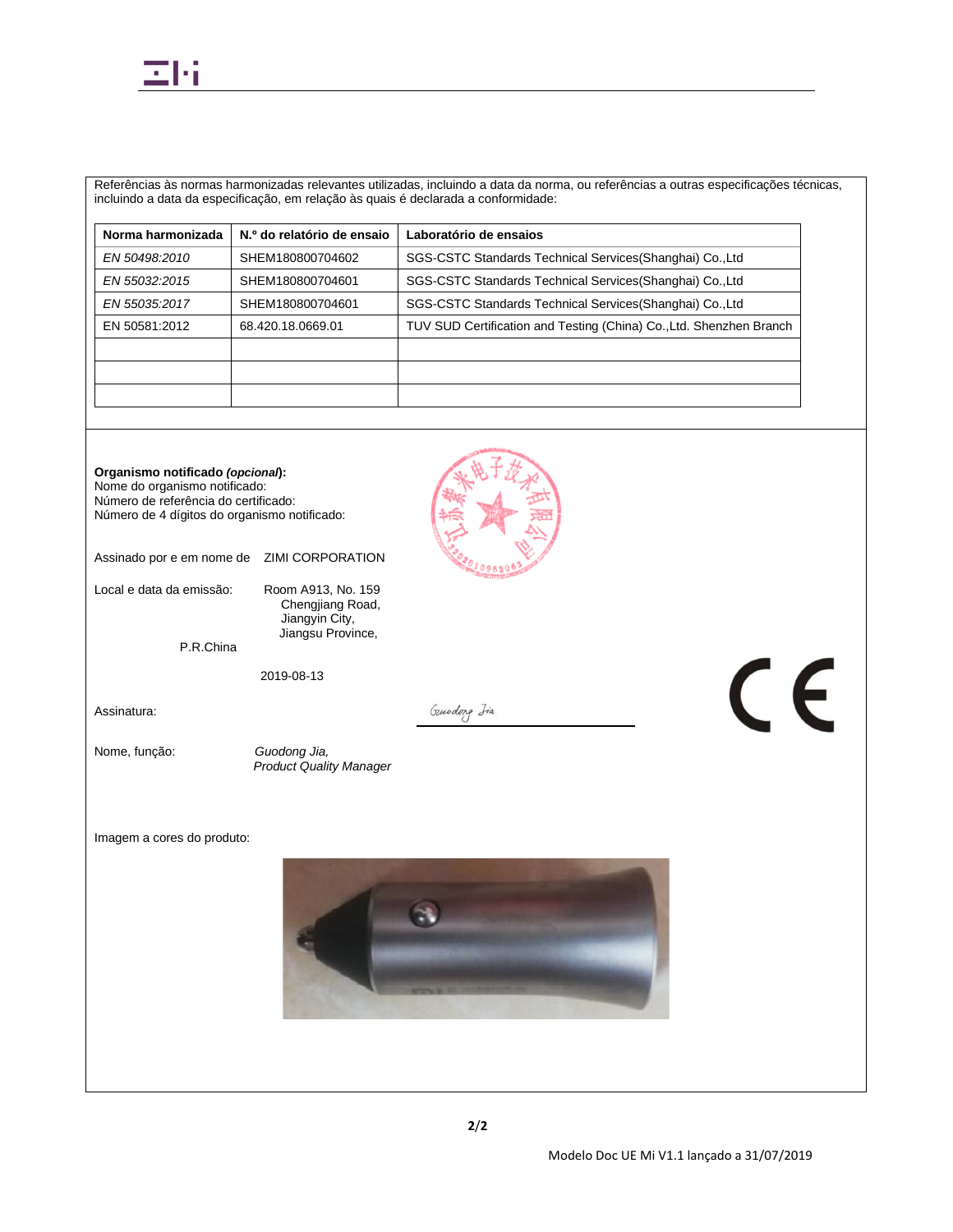

## **DECLARAŢIA DE CONFORMITATE UE**

### **Aparat/Echipament**

Produs: Mi Car Charger Pro Model: CC05ZM<br>Nr. SKU: GDS4104 GDS4104GL Lot sau număr serie:21421/XXXXXXXX(the eight X's represent the natural number starting from 00000001)

## **Producătorul sau reprezentantul autorizat al acestu**

| Numele: | ZIMI CORPORATION              |
|---------|-------------------------------|
| Adresa: | Room A913, No. 159 Chengjiang |
|         | Road, Jiangyin City, Jiangsu  |
|         | Province, P.R.China           |
| Tara:   | China                         |

#### **Reprezentantul UE autorizat al producătorilor** Numele: Adresa:

Ţara

## **Această declaraţie de conformitate a fost emisă de producător în calitate de unic responsabil.**

Obiectul declaraţiei: Enumerat mai sus Enumerat mai sus

Obiectul declaraţiei descrise mai sus este în conformitate cu următoarele directive şi legi relevante privind armonizarea, ale Uniunii:

| Directiva privind echipamentele radio (RED)                         | 2014/53/UE                      |   |
|---------------------------------------------------------------------|---------------------------------|---|
| Directiva privind joasa tensiune (LVD)                              | 2014/35/UE                      | П |
| Directiva privind compatibilitatea electromagnetică (EMCD)          | 2014/30/UE                      | ☑ |
| Restrictiile de utilizare a anumitor substante periculoase (RoHS)   | 2011/65/UE                      | ☑ |
| Cerintele Ecodesign privind produsele consumatoare de energie (ErP) | 2009/125/CE                     | П |
| Utilajele (MD)                                                      | 2006/42/CE                      | П |
| Siguranța jucăriilor                                                | 2009/48/CE                      | □ |
| Echipamentul de protecție personală (PPE)                           | Regulamentul (UE) 2016/425      | П |
| Produsele destinate constructiilor (CPD/CPR)                        | Regulamentul (UE) Nr. 305/2011  |   |
| <b>Produse cosmetice</b>                                            | Regulamentul (CE) Nr. 1223/2009 |   |
| Dispozitive medicale(MDD)                                           | Directiva 93/42/CEE             |   |
|                                                                     |                                 | П |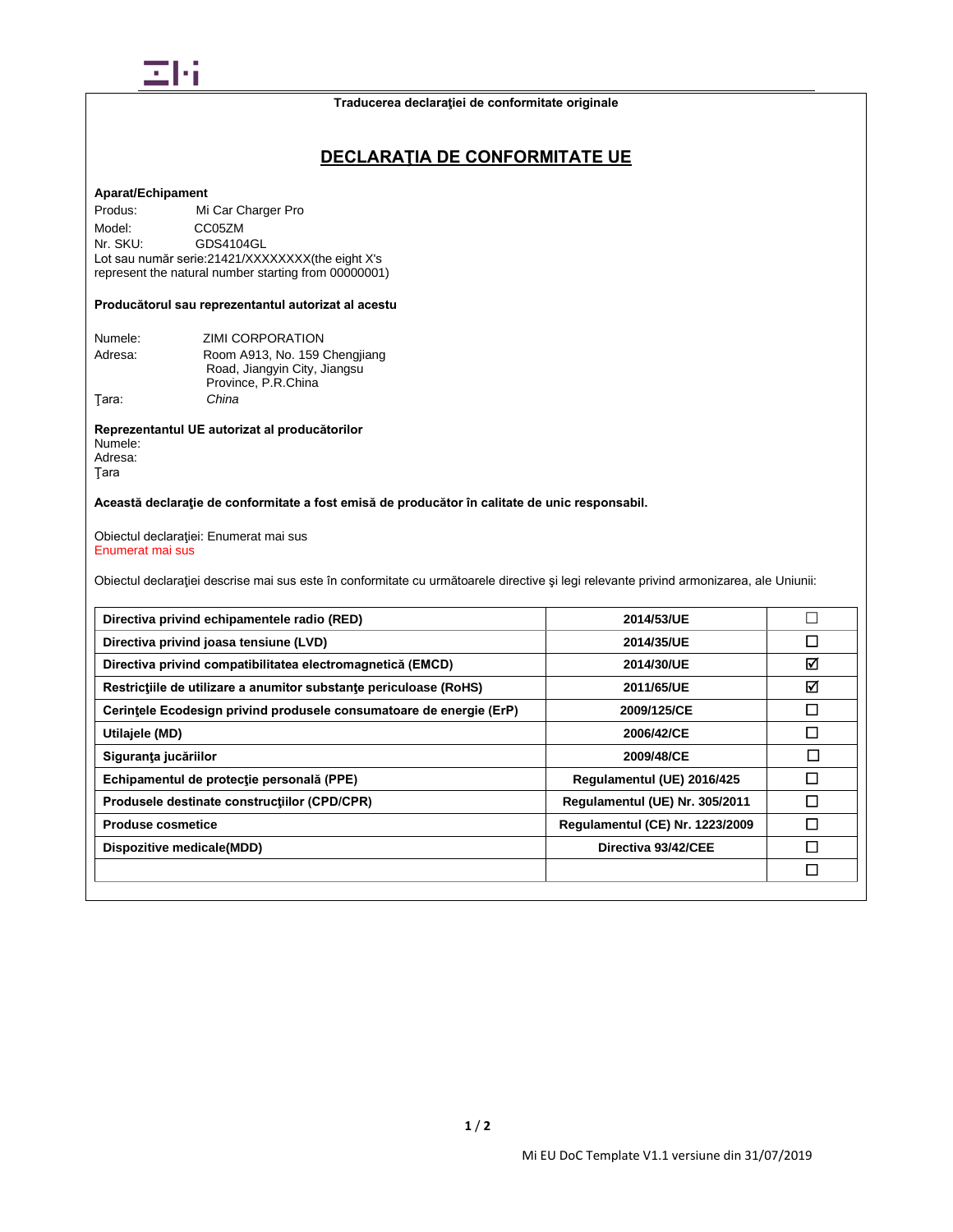

Referinţele la standardele armonizate relevante utilizate, inclusiv data standardului sau referinţele la alte specificaţii tehnice, inclusiv data specificaţiilor, în raport cu care este declarată conformitatea:

| <b>Standard armonizat</b> | Raport test nr.   | <b>Laborator test</b>                                               |
|---------------------------|-------------------|---------------------------------------------------------------------|
| EN 50498:2010             | SHEM180800704602  | SGS-CSTC Standards Technical Services (Shanghai) Co., Ltd           |
| EN 55032:2015             | SHEM180800704601  | SGS-CSTC Standards Technical Services (Shanghai) Co., Ltd           |
| EN 55035:2017             | SHEM180800704601  | SGS-CSTC Standards Technical Services (Shanghai) Co., Ltd           |
| EN 50581:2012             | 68.420.18.0669.01 | TUV SUD Certification and Testing (China) Co., Ltd. Shenzhen Branch |
|                           |                   |                                                                     |
|                           |                   |                                                                     |
|                           |                   |                                                                     |

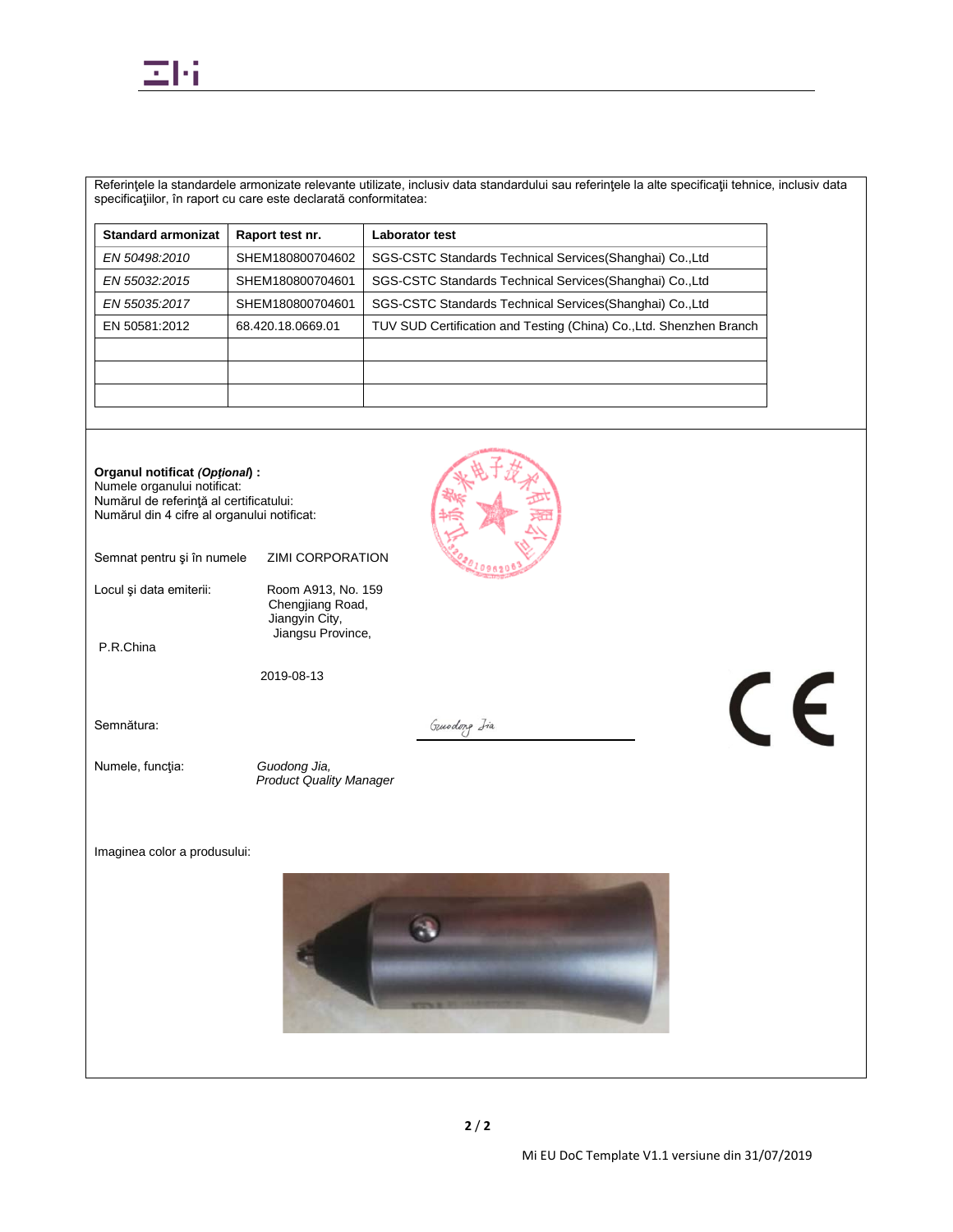

### **Перевод оригинальной Декларации о соответствии**

## **ДЕКЛАРАЦИЯ ЕС О СООТВЕТСТВИИ**

## **Аппаратура/оборудование**

Изделие: Mi Car Charger Pro Модель: CC05ZM<br>Артикул: GDS410 GDS4104GL Номер партии или серийный номер:21421/XXXXXXXX(the eight X's represent the natural number starting from 00000001)

### **Производитель или его уполномоченный предс**

| Название: | ZIMI CORPORATION              |
|-----------|-------------------------------|
| Адрес:    | Room A913, No. 159 Chengjiang |
|           | Road, Jiangyin City, Jiangsu  |
|           | Province, P.R.China           |
| Страна:   | China                         |

**Официальный представитель производителя в ЕС** Название: Адрес: Страна

## **Ответственность за выпуск настоящей Декларации о соответствии полностью возлагается на производителя.**

#### Предмет декларации: Перечислено выше Перечислено выше

Предмет декларации, описанный выше, соответствует следующим Директивам по гармонизации ЕС и/или нормативно-правовым актам:

| Директива на радиооборудование (RED)                       | 2014/53/EC               |              |
|------------------------------------------------------------|--------------------------|--------------|
| Директива на низковольтное оборудование (LVD)              | 2014/35/EC               | □            |
| Директива на электромагнитную совместимость (EMCD)         | 2014/30/EC               | ☑            |
| Ограничение использования некоторых опасных веществ (RoHS) | 2011/65/EC               | ☑            |
| Требования к экодизайну энергосвязанных изделий (ErP)      | 2009/125/EC              | $\Box$       |
| Безопасность машин и оборудования (MD)                     | 2006/42/EC               | $\mathsf{L}$ |
| Безопасность игрушек                                       | 2009/48/EC               | $\sim$       |
| Средства индивидуальной защиты (СИЗ)                       | Стандарт (ЕС) 2016/425   | $\Box$       |
| Строительная продукция (CPD/CPR)                           | Стандарт (ЕС) №305/2011  |              |
| Косметические изделия                                      | Стандарт (ЕК) №1223/2009 |              |
| Медицинские устройства (MDD)                               | Директива 93/42/ЕЭС      |              |
|                                                            |                          | □            |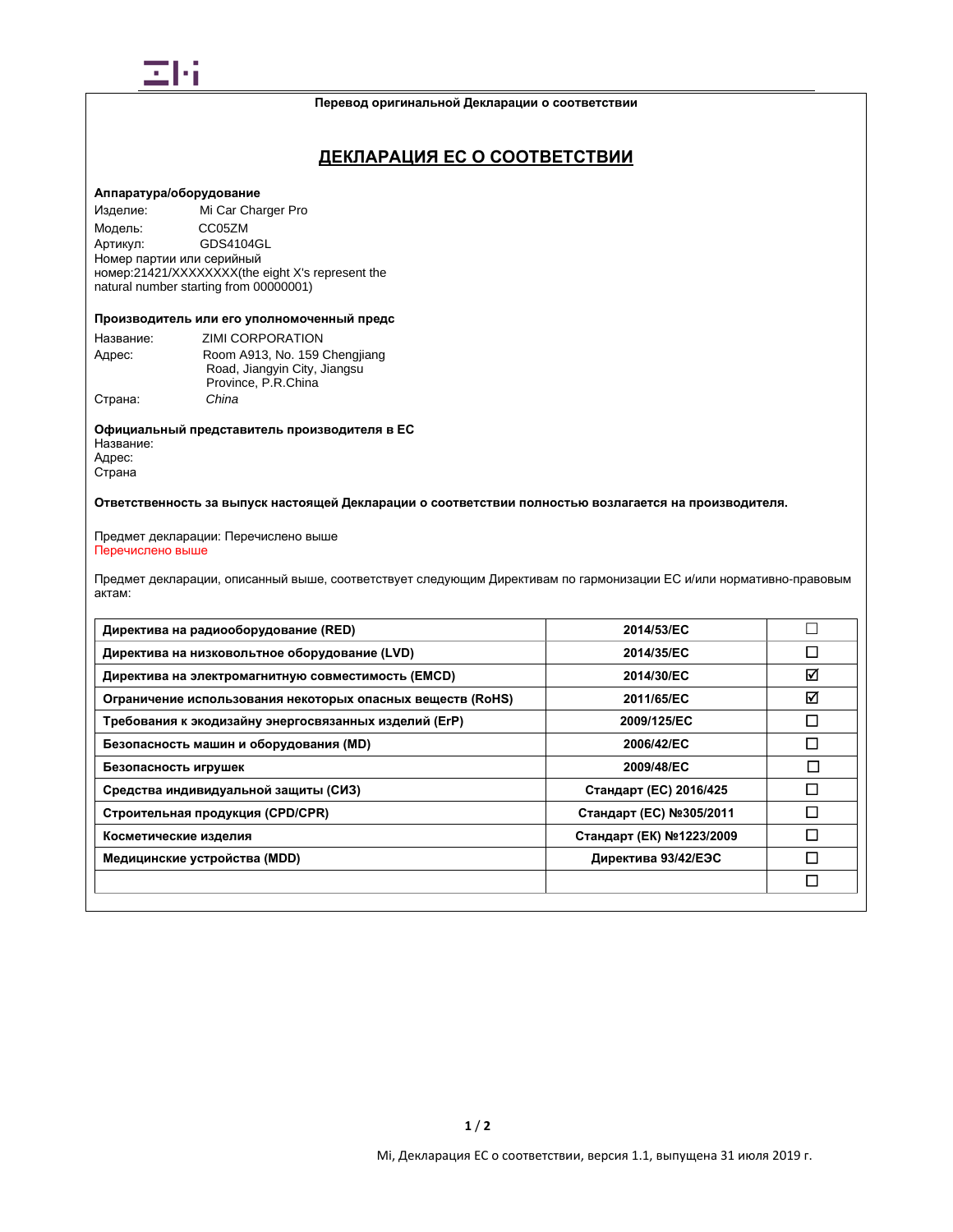

Ссылки на применимые стандарты гармонизации (включая дату принятия) и иные спецификации (включая дату создания), соответствие которым утверждается:

| № отчета об испытании | Испытательная лаборатория                                           |
|-----------------------|---------------------------------------------------------------------|
| SHEM180800704602      | SGS-CSTC Standards Technical Services (Shanghai) Co., Ltd           |
| SHEM180800704601      | SGS-CSTC Standards Technical Services (Shanghai) Co., Ltd           |
| SHEM180800704601      | SGS-CSTC Standards Technical Services (Shanghai) Co., Ltd           |
| 68.420.18.0669.01     | TUV SUD Certification and Testing (China) Co., Ltd. Shenzhen Branch |
|                       |                                                                     |
|                       |                                                                     |
|                       |                                                                     |
|                       |                                                                     |



Mi, Декларация ЕС о соответствии, версия 1.1, выпущена 31 июля 2019 г.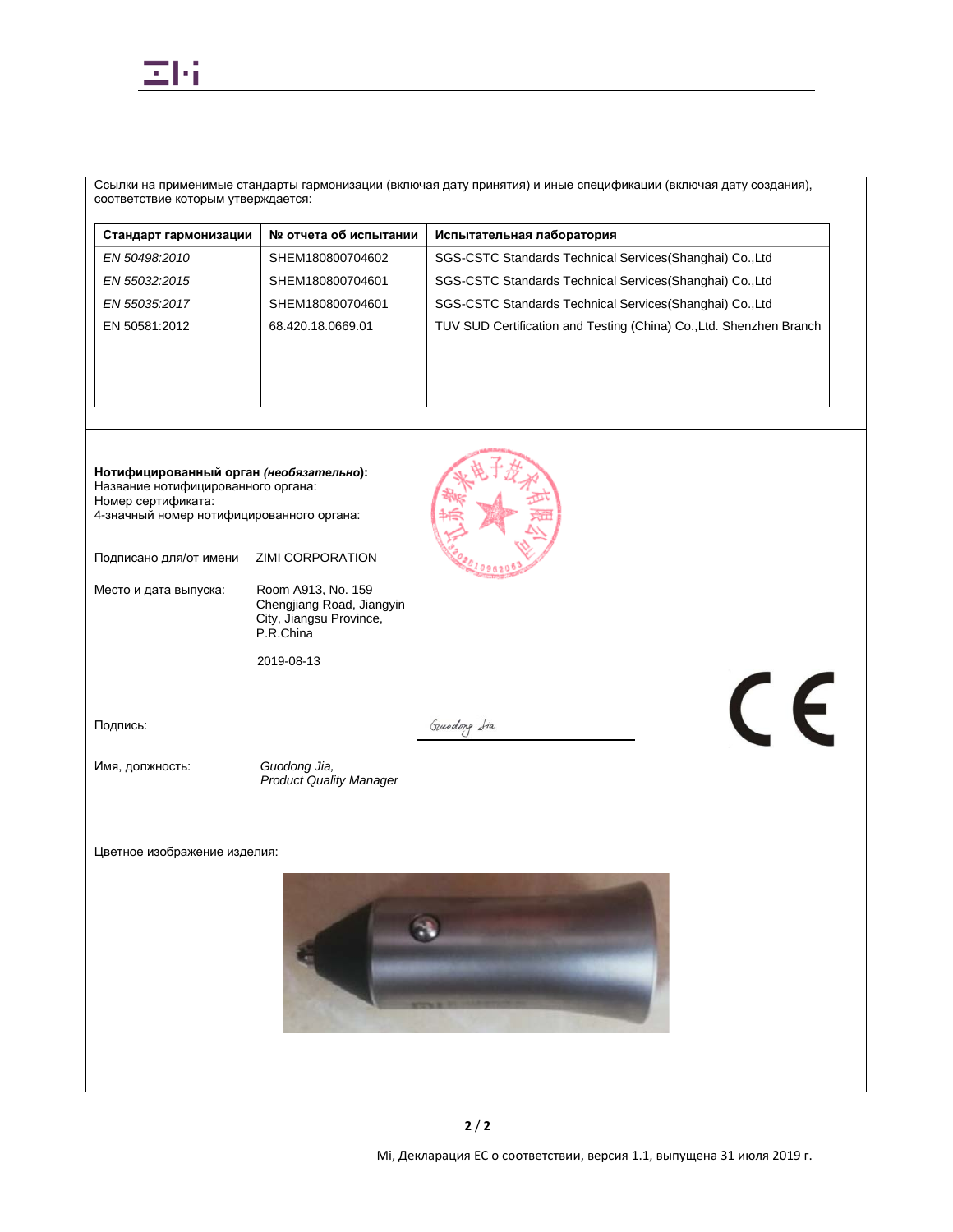

## **Orijinal Uygunluk Beyanının çevirisi**

## **AB UYGUNLUK BEYANI**

## **Cihaz/Ekipman**

Ürün: Mi Car Charger Pro Model: CC05ZM<br>SKU No.: GDS4104 GDS4104GL Parti veya Seri Numarası: 21421/XXXXXXXX(the eight X's represent the natural number starting from 00000001)

## **Üretici veya üreticinin yetkili temsilcisi:**

| Adı:   | ZIMI CORPORATION              |
|--------|-------------------------------|
| Adres: | Room A913, No. 159 Chengjiang |
|        | Road, Jiangyin City, Jiangsu  |
|        | Province, P.R.China           |
| Ülke:  | China                         |

## **Üreticinin yetkili AB Temsilcisi**

Adı: Adres: Ülke

## **Bu uygunluk beyanı, üreticinin yegane sorumluluğu altında yayınlanmıştır.**

Beyan konusu: Yukarıda listelenmiştir Yukarıda listelenmiştir

Yukarıda belirtilen beyanın konusu, aşağıdaki ilgili AB uyumlaştırma direktifleri ve/veya mevzuatları ile uyumludur:

| Radyo Ekipmanı Direktifi (RED)                                | 2014/53/AB                      | $\overline{\phantom{a}}$ |
|---------------------------------------------------------------|---------------------------------|--------------------------|
| Alcak Gerilim Direktifi (LVD)                                 | 2014/35/AB                      | □                        |
| Elektromanyetik Uyumluluk Direktifi (EMCD)                    | 2014/30/AB                      | ☑                        |
| Belirli tehlikeli maddelerin kullanımının kısıtlanması (RoHS) | 2011/65/AB                      | ☑                        |
| Enerjiyle ilgili ürünler için Ecodesign Gereklilikleri (ErP)  | 2009/125/AT                     | □                        |
| <b>Makineler (MD)</b>                                         | 2006/42/AT                      | □                        |
| Oyuncak güvenliği                                             | 2009/48/AT                      | $\Box$                   |
| Kişisel koruyucu ekipman (KKE)                                | 2016/425 Sayılı Düzenleme (AB)  | П                        |
| İnşaat ürünleri (CPD/CPR)                                     | 305/2011 Sayılı Düzenleme (AB)  | П                        |
| Kozmetik ürünler                                              | 1223/2009 Sayılı Düzenleme (AB) | П                        |
| Tibbi cihazlar (MDD)                                          | 93/42/AET Sayılı Direktifi      | П                        |
|                                                               |                                 | П                        |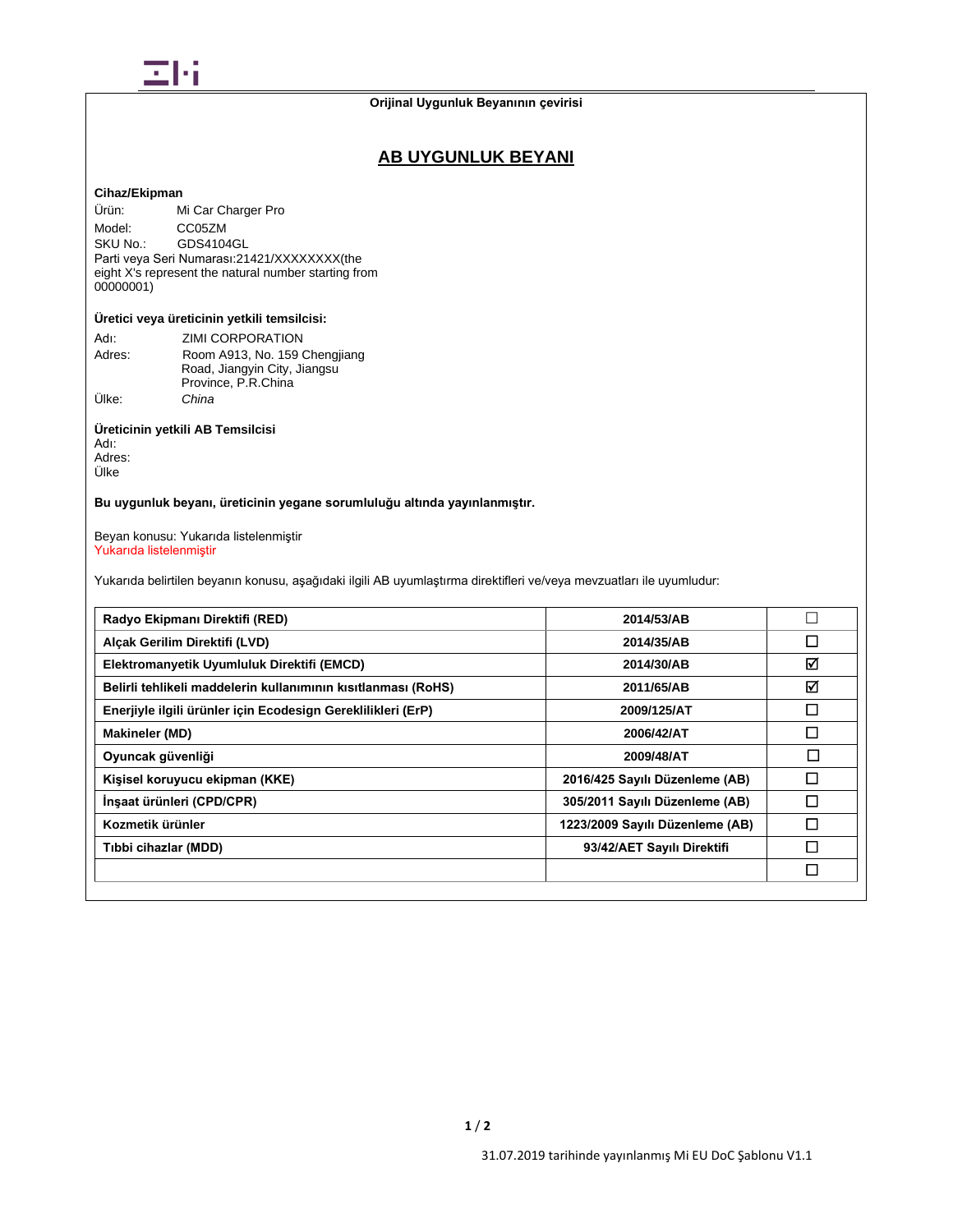

Uygunluğun beyan edildiği ilgili uyumlaştırılmış standartlara (standart tarihi dahil olmak üzere) atıflar veya diğer teknik özelliklere (teknik özellik tarihi dahil olmak üzere) atıflar:

| Uyumlaştırılmış Standart | Test Raporu No.   | <b>Test laboratuvari</b>                                            |
|--------------------------|-------------------|---------------------------------------------------------------------|
| EN 50498:2010            | SHEM180800704602  | SGS-CSTC Standards Technical Services (Shanghai) Co., Ltd           |
| EN 55032:2015            | SHEM180800704601  | SGS-CSTC Standards Technical Services (Shanghai) Co., Ltd           |
| EN 55035.2017            | SHEM180800704601  | SGS-CSTC Standards Technical Services (Shanghai) Co., Ltd           |
| EN 50581:2012            | 68.420.18.0669.01 | TUV SUD Certification and Testing (China) Co., Ltd. Shenzhen Branch |
|                          |                   |                                                                     |
|                          |                   |                                                                     |
|                          |                   |                                                                     |

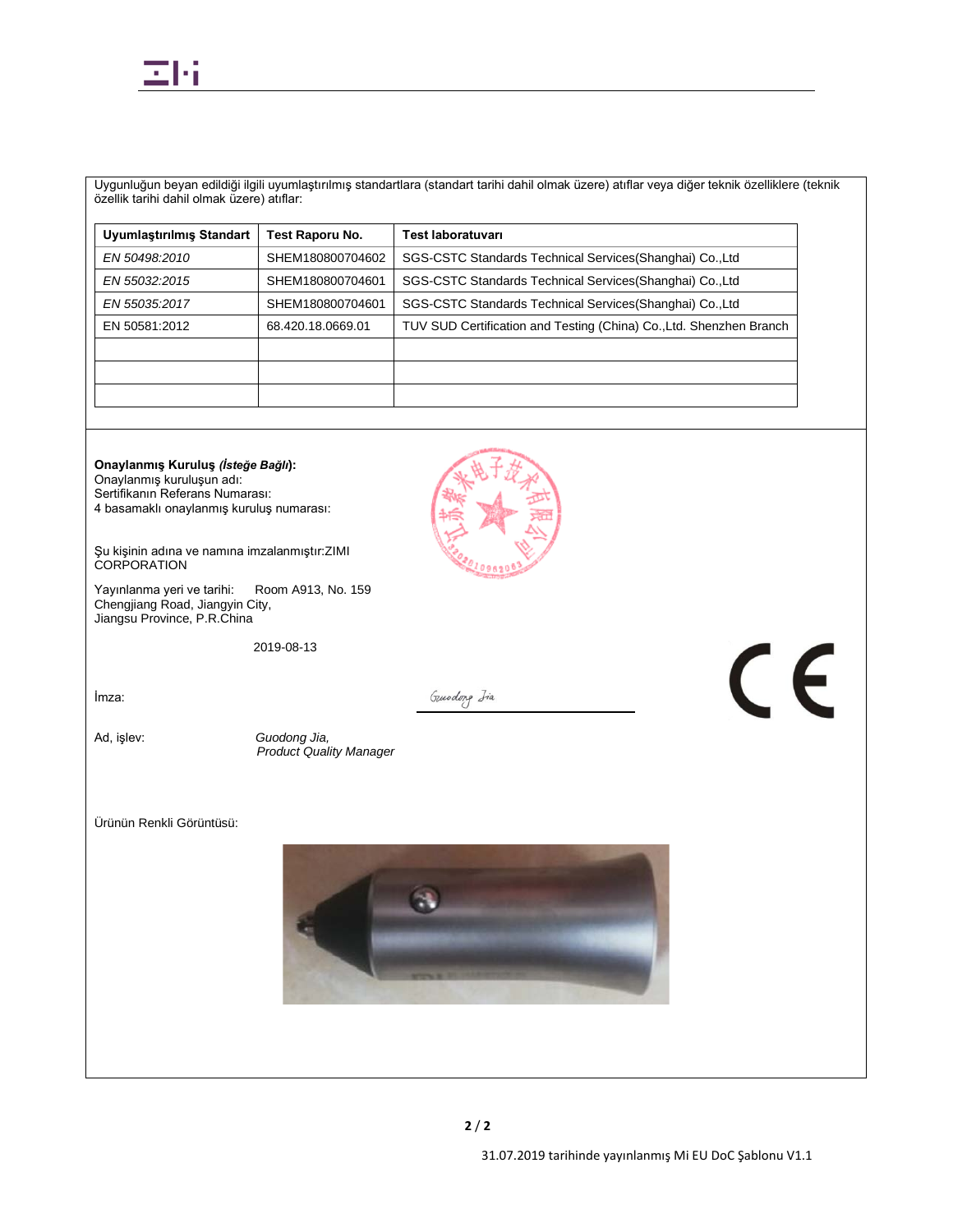

### **Переклад оригінальної декларації про відповідність**

## **ДЕКЛАРАЦІЯ ПРО ВІДПОВІДНІСТЬ ДИРЕКТИВАМ ЄС**

## **Прилад / обладнання**

Продукт: Mi Car Charger Pro Модель: CC05ZM<br>Інвентарний №: GDS4104GL Інвентарний №: Серійний номер або номер партії:21421/XXXXXXXX(the eight X's represent the natural number starting from 00000001)

### **Виробник або його вповноважений представник**

| Назва:  | <b>ZIMI CORPORATION</b>   |
|---------|---------------------------|
| Адреса: | Room A913, No. 159        |
|         | Chengjiang Road, Jiangyin |
|         | City, Jiangsu Province,   |
|         | P.R.China                 |
| Країна: | China                     |

**Уповноважений представник виробника в країнах ЄС** Назва: Адреса: Країна:

**Цю декларацію про відповідність випущено під виключну відповідальність виробника.**

#### Предмет декларації: Зазначено вище Зазначено вище

Описаний вище предмет декларації виконує вимоги зазначених нижче відповідних директив, націлених на гармонізацію стандартів Союзу, та / або законів:

| Директива про радіообладнання (Radio Equipment Directive, RED)                                                             | 2014/53/EU                    |   |
|----------------------------------------------------------------------------------------------------------------------------|-------------------------------|---|
| Директива про низьковольтне обладнання (Low Voltage Directive,<br>LVD)                                                     | 2014/35/EU                    |   |
| Директива про електромагнітну сумісність (Electromagnetic<br><b>Compatibility Directive, EMCD)</b>                         | 2014/30/EU                    | ⊠ |
| Директива про обмеження вмісту небезпечних речовин (Restriction of<br>the use of certain hazardous substances, RoHS)       | 2011/65/EU                    | ⊠ |
| Вимоги до екологічного проектування енергоспоживчої продукції<br>(Ecodesign Requirements for energy-related products, ErP) | 2009/125/EC                   | П |
| Директива про машинне обладнання (Machinery Directive, MD)                                                                 | 2006/42/EC                    | П |
| Директива про безпеку іграшок                                                                                              | 2009/48/EC                    |   |
| Директива про засоби індивідуального захисту (Personal protective<br>equipment, PPE)                                       | Регламент СС (EU) 2016/425    |   |
| Будівельна продукція (CPD/CPR)                                                                                             | Регламент ЄС (EU) № 305/2011  |   |
| Косметична продукція                                                                                                       | Регламент ЄС (ЕС) № 1223/2009 |   |
| Медичні прилади (MDD)                                                                                                      | Директива 93/42/ЕЕС           |   |
|                                                                                                                            |                               | П |